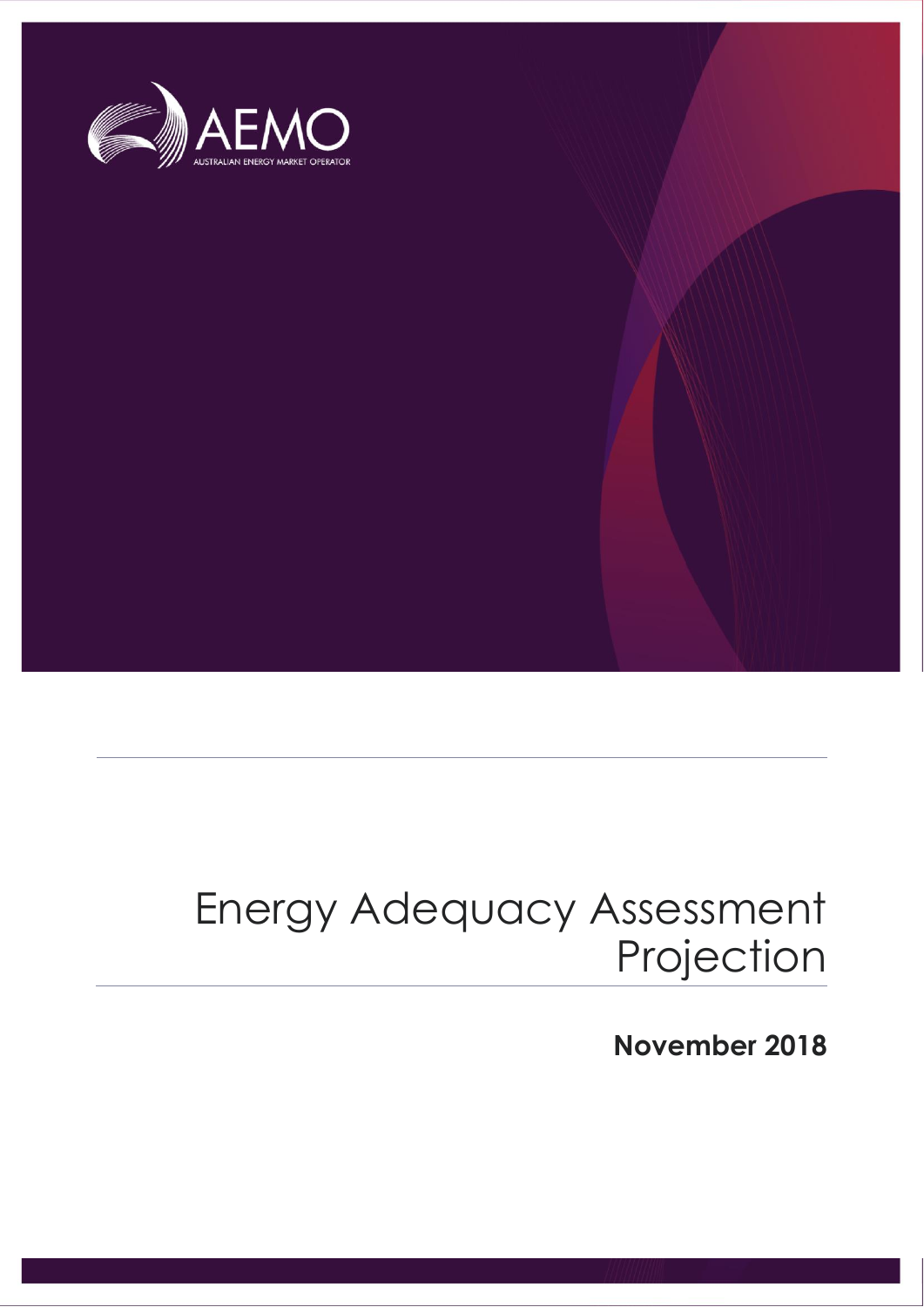# **Important notice**

### **PURPOSE**

AEMO publishes the Energy Adequacy Assessment Projection in accordance with rule 3.7C of the National Electricity Rules.

This publication has been prepared by AEMO using information available at 24 October 2018. Information made available after this date may have been included in this publication where practical.

#### **DISCLAIMER**

This document or the information in it may be subsequently updated or amended. This document does not constitute legal or business advice, and should not be relied on as a substitute for obtaining detailed advice about the National Electricity Law, the National Electricity Rules, or any other applicable laws, procedures or policies. AEMO has made every effort to ensure the quality of the information in this document but cannot guarantee its accuracy or completeness.

Accordingly, to the maximum extent permitted by law, AEMO and its officers, employees and consultants involved in the preparation of this document:

- make no representation or warranty, express or implied, as to the currency, accuracy, reliability or completeness of the information in this document; and
- are not liable (whether by reason of negligence or otherwise) for any statements or representations in this document, or any omissions from it, or for any use or reliance on the information in it.

### **ACKNOWLEDGEMENT**

AEMO acknowledges the support, co-operation and contribution of market participants in providing data and information used in this publication.

#### **VERSION CONTROL**

| Version | Release date | Changes |
|---------|--------------|---------|
| #       | 30/11/2018   |         |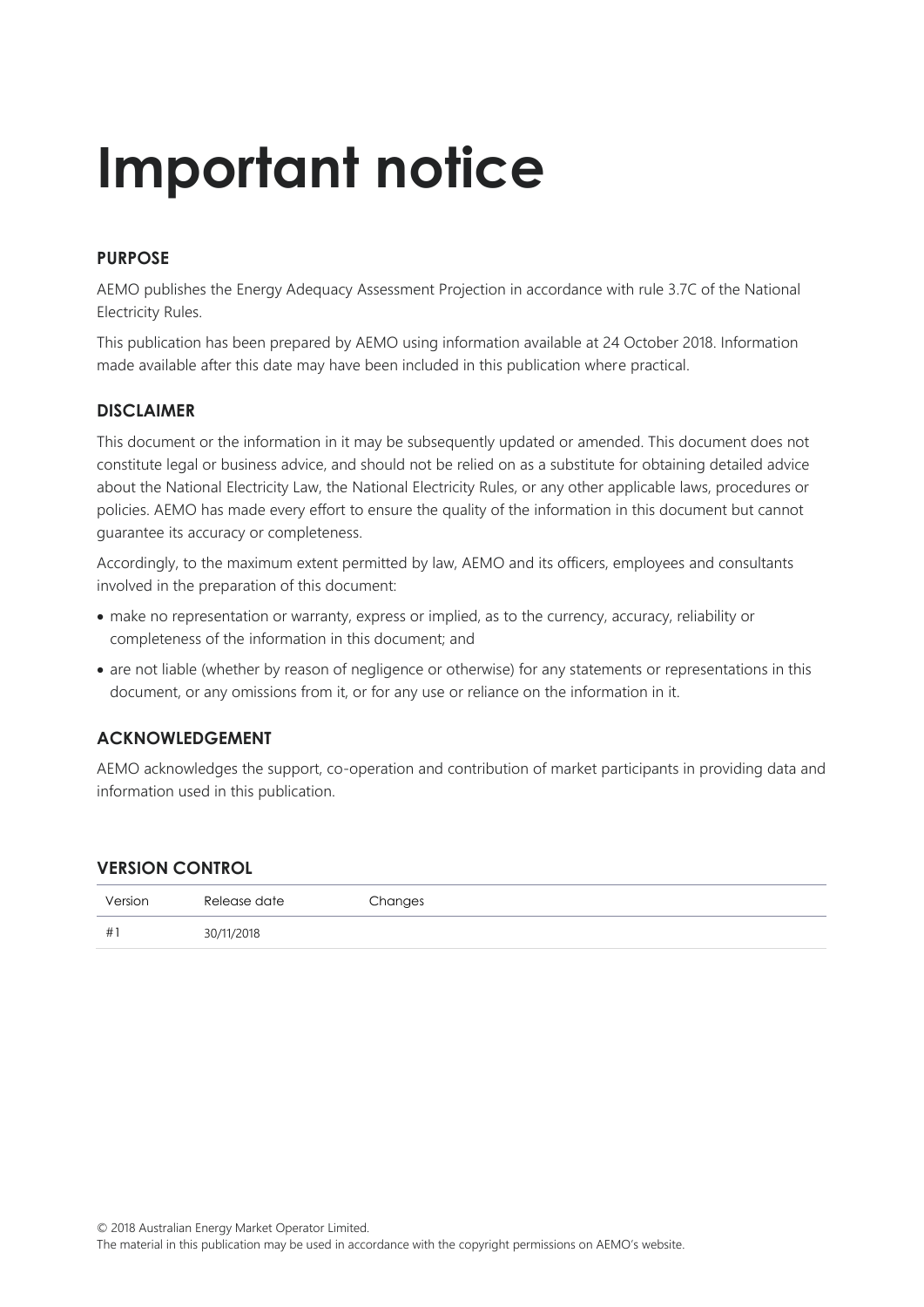# <span id="page-2-0"></span>**Executive summary**

The Energy Adequacy Assessment Projection (EAAP) quantifies the impact of potential energy constraints on expected levels of unserved energy (USE) in the National Electricity Market (NEM) over a two-year outlook period. The EAAP complements AEMO's other reliability assessments such as the Medium Term Projected Assessment of System Adequacy (MT PASA) and the Electricity Statement of Opportunities (ESOO) with a primary focus on the impact of energy constraints on reliability in the next two years.

Potential energy constraints include, but are not limited to, water available for hydro generation and as cooling water for thermal generation during drought conditions, and constraints on fuel supply.

For water availability, the EAAP considers a range of rainfall scenarios:

- Low rainfall based on rainfall between 1 July 2006 and 30 June 2007 for all regions except New South Wales. New South Wales is based on rainfall between 1 June 2006 and 31 May 2007.
- Short-term average rainfall based on the average rainfall recorded over the past 10 years.
- Long-term average rainfall based on the average rainfall recorded over the past 50 years, or the longest period for which rainfall data is available, if less than 50 years.

This November 2018 EAAP confirms earlier reliability outlooks for this summer, highlighting:

- A heightened risk of USE in Victoria (and South Australia, due to its level of connection with Victoria) in 2018-19, particularly under peak demand conditions. To reduce this risk, AEMO has identified additional reserves which can be made available through the Reliability and Emergency Reserve Trader (RERT) function<sup>1</sup>.
- Although some risk of supply shortfalls also exists in New South Wales, the level of USE is within the reliability standard<sup>2</sup>.
- No USE is observed in Queensland or Tasmania.
- Based on the information provided by participants, the impact of drought conditions on mainland reservoir levels is unlikely to affect reliability in the coming summer, even if low hydro inflow conditions continue. This is because there remains sufficient flexibility for limited resources to be used effectively to avoid shortfalls at times of high demand.
- The forecast level of USE generally declines by 2019-20, due to the addition of new renewable generation and the Barker Inlet Power Station. However, under low rainfall conditions, if sufficient cooling water for Latrobe Valley generators cannot be accessed from the drought reserve, the forecast expected USE level in Victoria in 2019-20 increases and exceeds the reliability standard:
	- The generator limitations in the low rainfall scenarios are based on current bulk water allocations. There is additional water available in a drought reserve (Blue Rock Lake<sup>3</sup>) that could potentially be made available to mitigate water shortages for brown coal generators that may occur during consecutive years of extreme drought.
- Limitations supplied by thermal generators related to fuel supply have no impact on the level of USE observed in any region.

<sup>&</sup>lt;sup>1</sup> Further details on AEMO's 2018-19 summer readiness can be found a[t https://www.aemo.com.au/Electricity/National-Electricity-Market-NEM/Security-and](https://www.aemo.com.au/Electricity/National-Electricity-Market-NEM/Security-and-reliability/Summer-operations-report)[reliability/Summer-operations-report.](https://www.aemo.com.au/Electricity/National-Electricity-Market-NEM/Security-and-reliability/Summer-operations-report)

<sup>&</sup>lt;sup>2</sup> The reliability standard specifies that expected USE should not exceed 0.002% of total energy consumption in any region in any financial year.

<sup>&</sup>lt;sup>3</sup> See Southern Rural Water's "Water Plan 3 for 2013-2018", available at http://www.srw.com.au/files/General\_publications/WP3\_Final.pdf.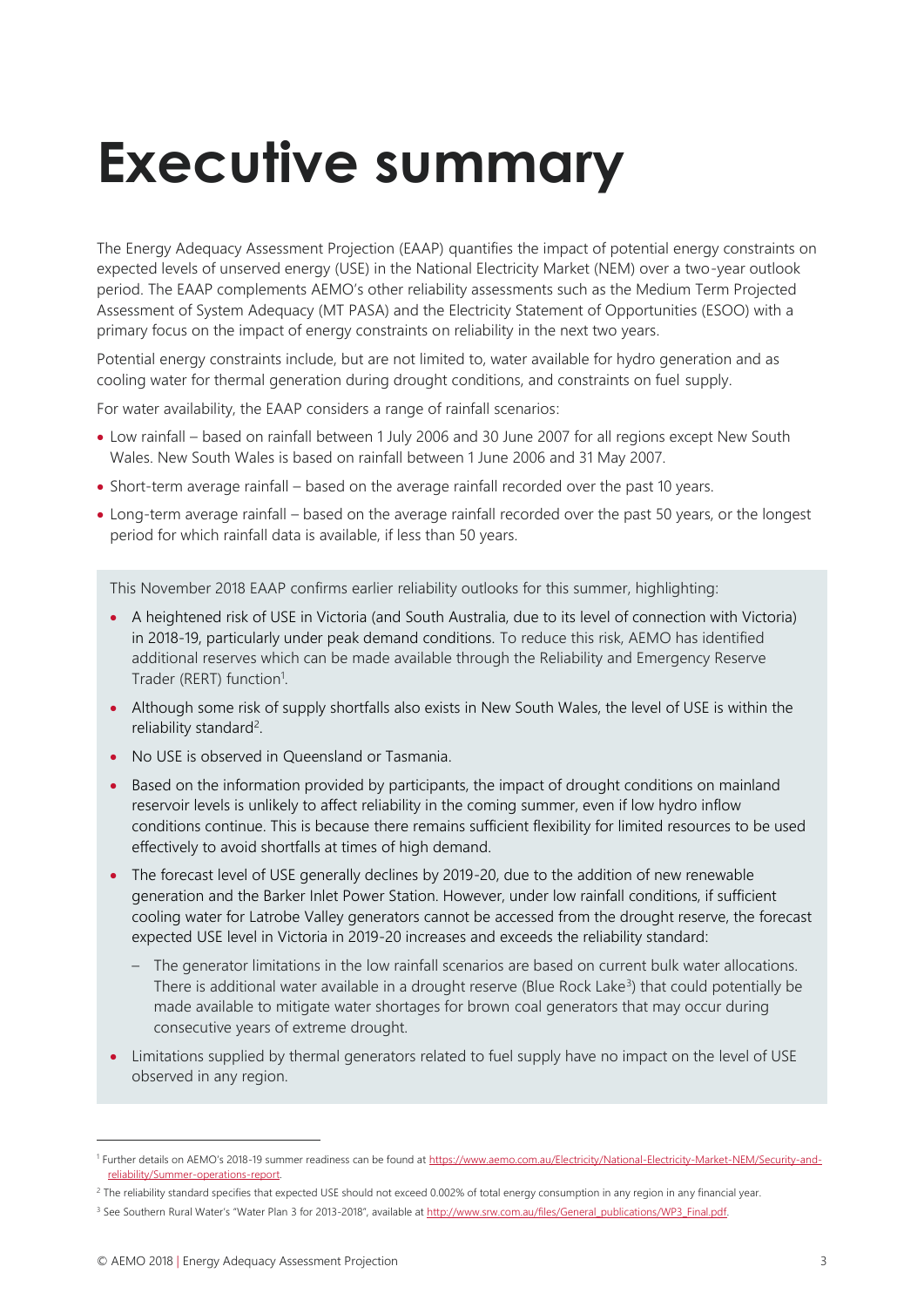# **Contents**

|          | <b>Executive summary</b>             | 3                |
|----------|--------------------------------------|------------------|
| 1.       | Introduction                         | $\boldsymbol{6}$ |
| 1.1      | Purpose and scope                    | $6\,$            |
| 1.2      | Scenarios                            | 6                |
| 2.       | Methodology and assumptions          | 8                |
| 2.1      | Methodology                          | 8                |
| 2.2      | Assumptions                          | 8                |
| 3.       | <b>Results</b>                       | 11               |
| 3.1      | <b>EAAP</b> results                  | 11               |
| 3.2      | Differences between EAAP and MT PASA | 14               |
| 3.3      | Differences between EAAP and ESOO    | 15               |
| A1.      | <b>Detailed results</b>              | 16               |
| A2.      | <b>Generation developments</b>       | 20               |
|          | <b>Measures and abbreviations</b>    | 22               |
| Glossary |                                      | 23               |
|          |                                      |                  |

## **Tables**

| Table 1  | Additional committed generating units that were not included in May 2018 EAAP | 9  |
|----------|-------------------------------------------------------------------------------|----|
| Table 2  | Forecast USE in low rainfall scenario (cooling water restricted)              | 13 |
| Table 3  | Forecast USE in low rainfall scenario (cooling water available)               | 13 |
| Table 4  | Forecast USE in short-term average rainfall scenario                          | 14 |
| Table 5  | Forecast USE in long-term average rainfall scenario                           | 14 |
| Table 6  | Monthly forecast USE in low rainfall scenario (cooling water restricted), MWh | 16 |
| Table 7  | Monthly forecast USE in low rainfall scenario (cooling water available), MWh  | 17 |
| Table 8  | Monthly forecast USE in short-term average rainfall scenario, MWh             | 18 |
| Table 9  | Monthly forecast USE in long-term average rainfall scenario, MWh              | 19 |
| Table 10 | Committed and very advanced generation developments as at 22 October 2018     | 20 |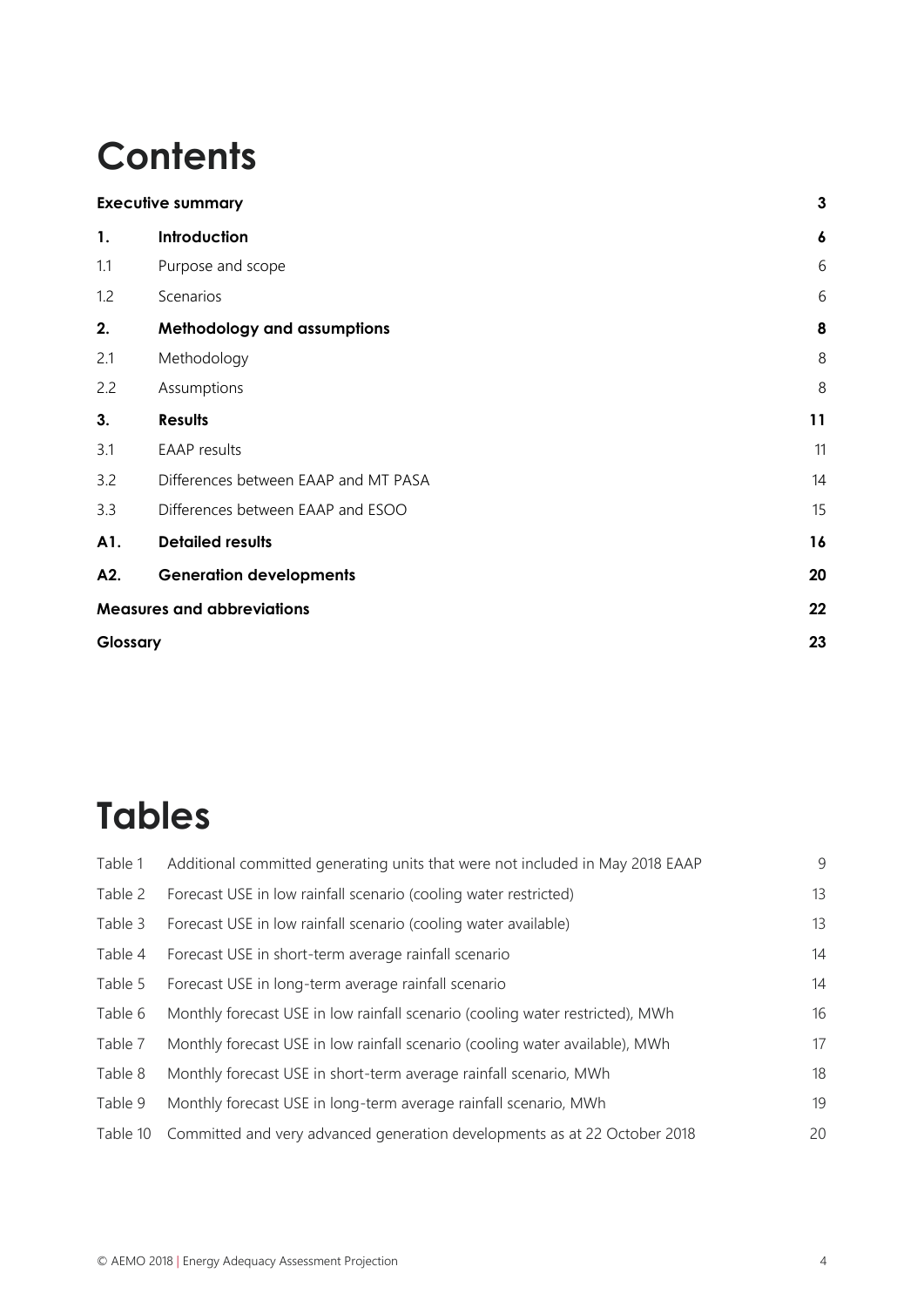## **Figures**

Figure 1 Forecast [USE range across all rainfall scenarios](#page-12-2) 13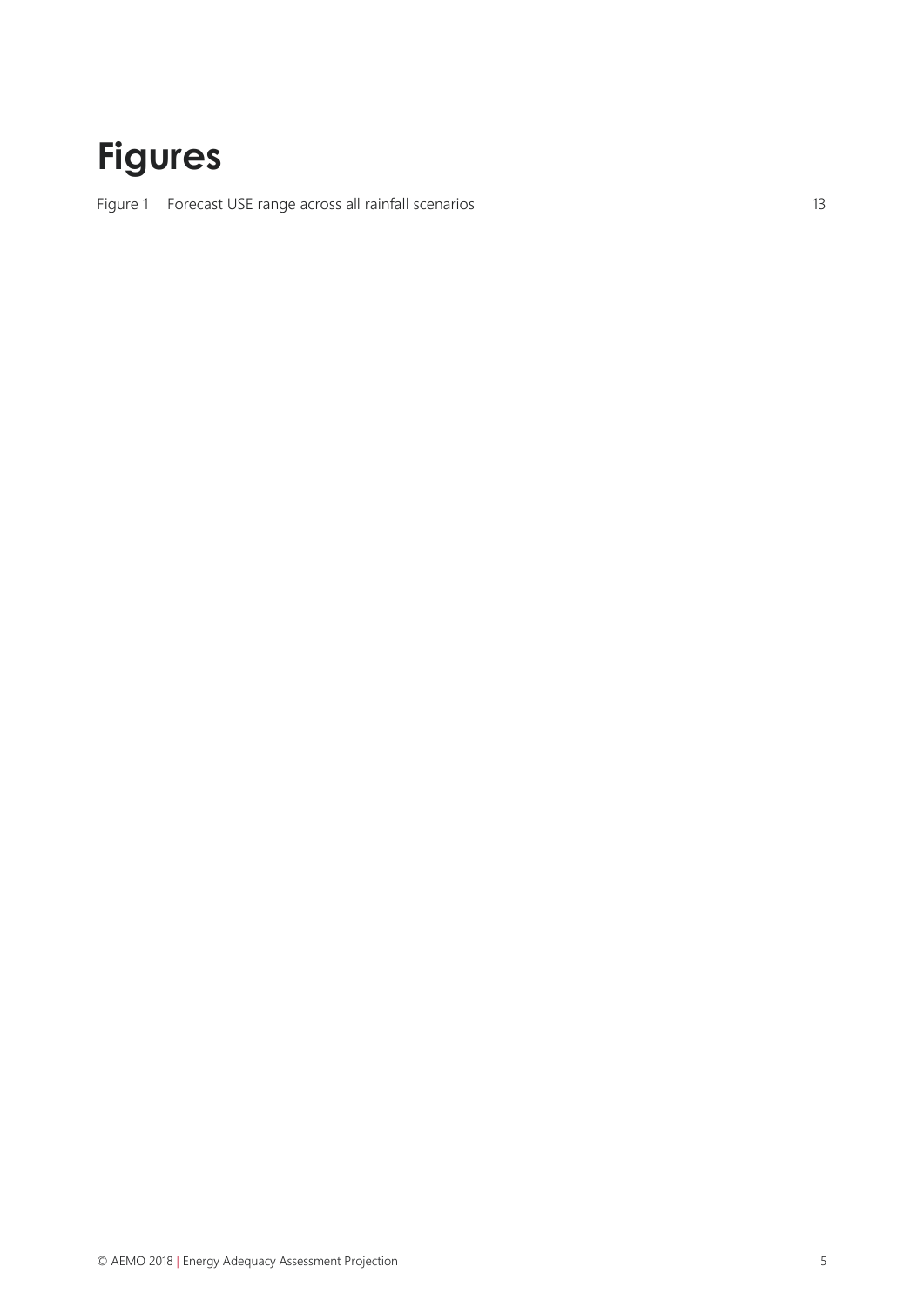# <span id="page-5-0"></span>**1. Introduction**

## <span id="page-5-1"></span>1.1 Purpose and scope

The Energy Adequacy Assessment Projection (EAAP) report is an energy adequacy assessment that provides information on the impact of potential energy constraints on supply adequacy in the National Electricity Market (NEM) across the two-year study period. Potential energy constraints include, but are not limited to, water storages during drought conditions and constraints on fuel supply for thermal generation.

In this report, AEMO identifies potential periods of unserved energy (USE) under various scenarios and assesses the projected USE against the reliability standard. The reliability standard specifies that expected USE should not exceed 0.002% of total energy consumption in any region in any financial year. Monthly USE forecasts for each of the NEM regions are also presented.

AEMO implements the reliability standard using forecasts and projections over different timeframes. AEMO uses the following processes that each serve a slightly different purpose and therefore use slightly different inputs and approaches:

- Electricity Statement of Opportunities (ESOO) to provide market information over a ten-year projection to assist planning by existing and potential generators and Market Participants.
- Energy Adequacy Assessment Projection (EAAP) to forecast USE for energy constrained scenarios over a two-year projection, published at least once every 12 months.
- Medium Term Projected Assessment of System Adequacy (MT PASA) to forecast USE over a two-year projection, published on a weekly basis based on participant's best expectation of generation availability and outage scheduling at the time.
- Short Term Projected Assessment of System Adequacy (ST PASA) to forecast capacity reserve over a sixday projection.

More details on each of these processes is provided in the Reliability Standard Implementation Guidelines<sup>4</sup> (RSIG).

## <span id="page-5-2"></span>1.2 Scenarios

l.

For the November 2018 EAAP report, AEMO assessed anticipated energy constraints under three different rainfall scenarios in accordance with the EAAP Guidelines<sup>5</sup>:

- Low rainfall based on rainfall between 1 July 2006 and 30 June 2007 for all regions except New South Wales. New South Wales was based on rainfall between 1 June 2006 and 31 May 2007.
	- This was categorised into two alternative scenarios:
		- Low rainfall (cooling water restricted) based on the assumption that there is limited water to supply the cooling systems of Latrobe Valley generators during drought conditions.
		- Low rainfall (cooling water available) based on the assumption that there is sufficient water to supply the cooling systems of Latrobe Valley generators during drought condition, by accessing drought reserve.
- Short-term average rainfall based on the average rainfall recorded over the past 10 years.

<sup>4</sup> For more on PASA and the RSIG, se[e https://www.aemo.com.au/Electricity/National-Electricity-Market-NEM/Data/Market-Management-System-](https://www.aemo.com.au/Electricity/National-Electricity-Market-NEM/Data/Market-Management-System-MMS/Projected-Assessment-of-System-Adequacy)[MMS/Projected-Assessment-of-System-Adequacy.](https://www.aemo.com.au/Electricity/National-Electricity-Market-NEM/Data/Market-Management-System-MMS/Projected-Assessment-of-System-Adequacy)

<sup>&</sup>lt;sup>5</sup> Available a[t http://www.aemo.com.au/-/media/Files/Stakeholder\\_Consultation/Consultations/Electricity\\_Consultations/2016/EAAP/EAAP\\_Guidelines.pdf.](http://www.aemo.com.au/-/media/Files/Stakeholder_Consultation/Consultations/Electricity_Consultations/2016/EAAP/EAAP_Guidelines.pdf)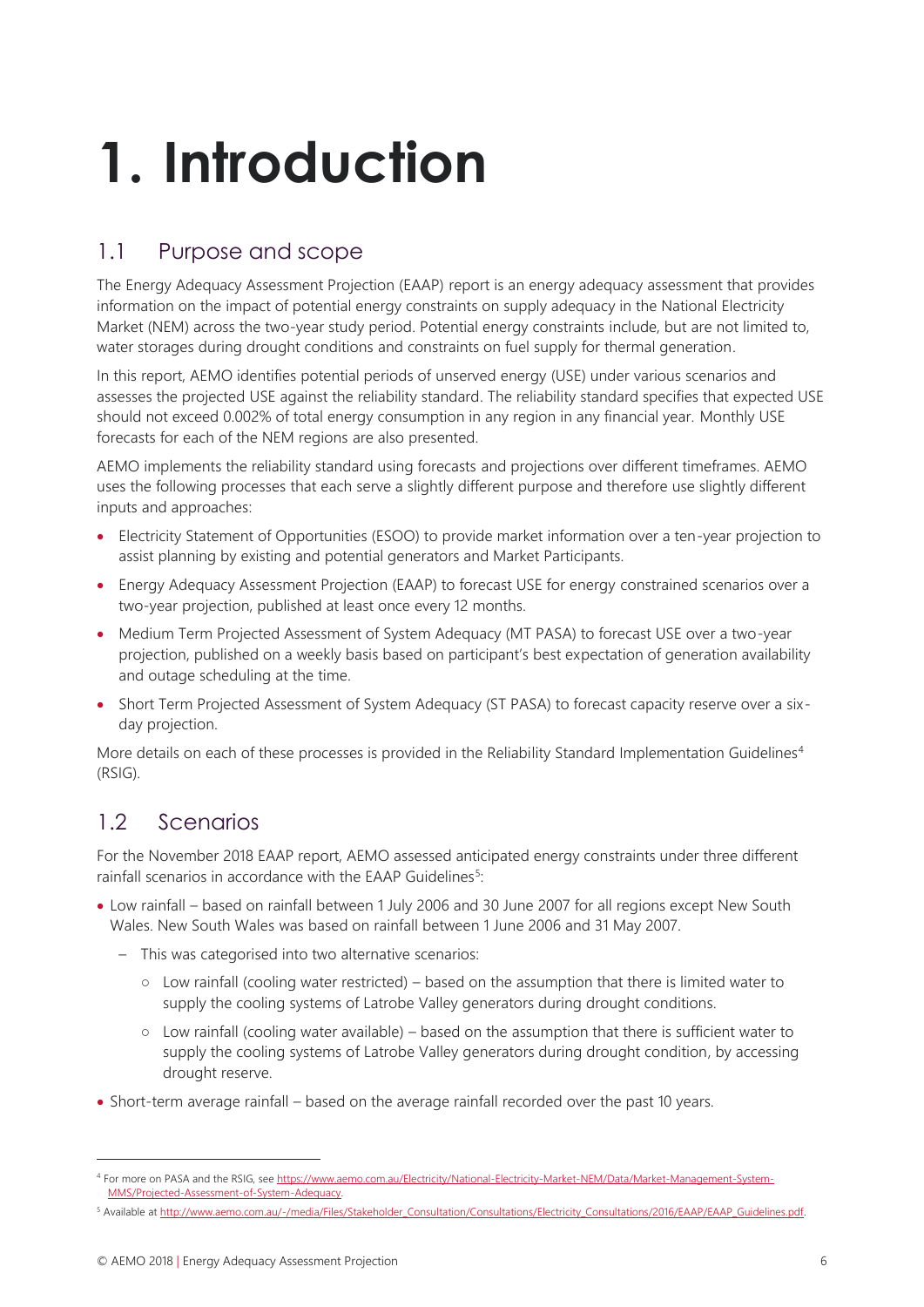Long-term average rainfall – based on the average rainfall recorded over the past 50 years, or the longest period for which rainfall data is available, if less than 50 years (depending on the data available to participants).

In each scenario, the level of hydro storage reservoirs at the start of the EAAP modelling horizon is provided by participants through their Generator Energy Limitation Framework (GELF) submissions.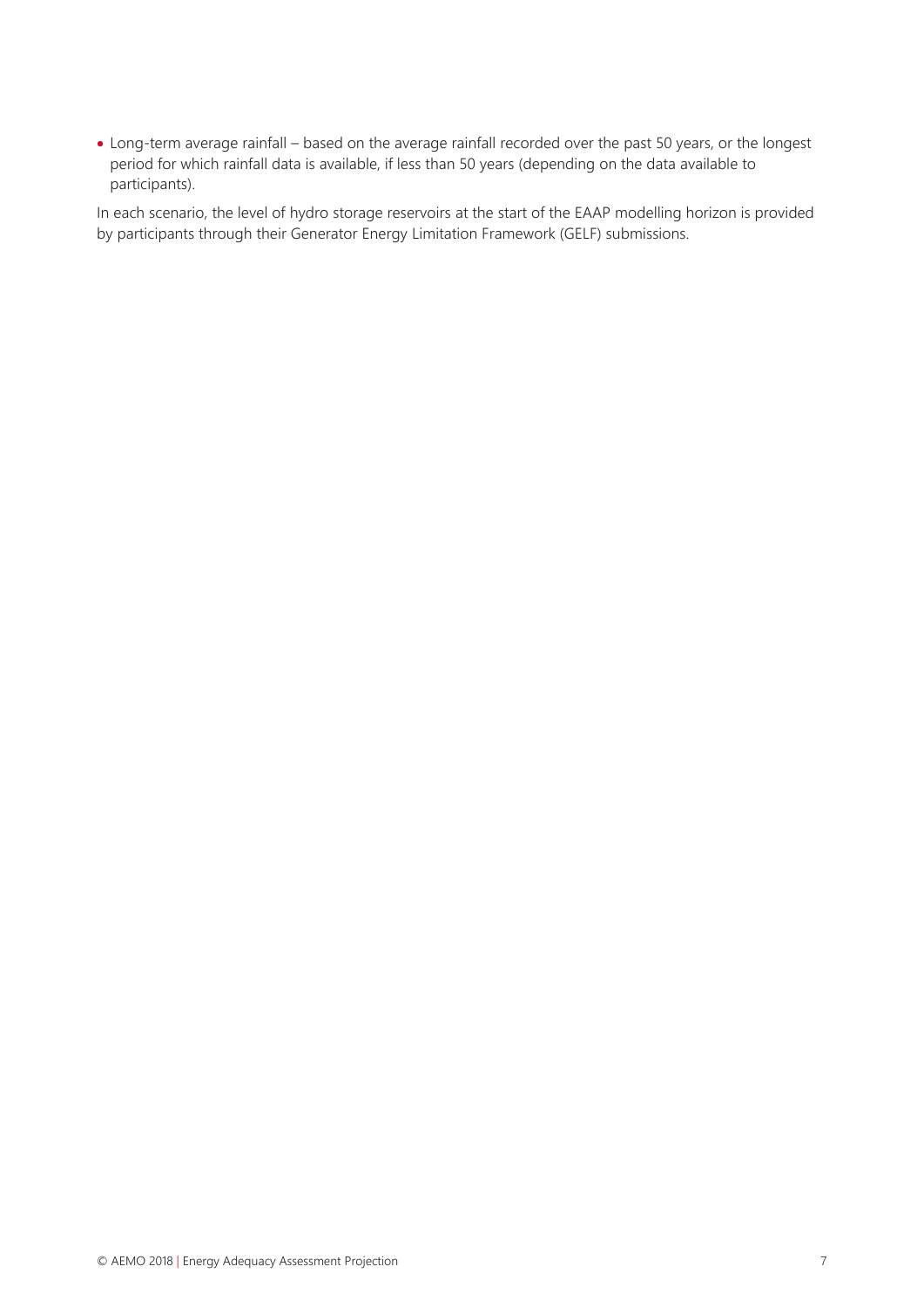# <span id="page-7-0"></span>**2. Methodology and assumptions**

### <span id="page-7-1"></span>2.1 Methodology

The EAAP is based on a probabilistic, time-sequential model that simulates hourly Monte Carlo simulations to determine potential future supply shortfalls for the three rainfall scenarios, taking account of any other energy limitations provided by participants. This model also accounts for uncertainties in generator availability and weather-sensitive demand. For the November 2018 EAAP modelling, 800 simulations were performed for each rainfall scenario using both 10% and 50% Probability of Exceedance (POE) demand forecasts. For each of the two peak demand forecasts, eight historical reference years were used to represent variable patterns of intermittent generation and demand.

The model uses a probability-weighted USE assessment to identify whether expected USE is likely to exceed the reliability standard in each region of the NEM. Expected USE was derived by applying the following weightings to results from the moderate and extreme demand scenarios:

- 30.4% for 10% POE.
- 39.2% for 50% POE.
- 30.4% for 90% POE<sup>6</sup>.

Where the expected USE is above the reliability standard, AEMO flags that the standard is not projected to be met under the relevant scenario.

### <span id="page-7-2"></span>2.2 Assumptions

### 2.2.1 Electricity demand

AEMO used the demand forecast under the Neutral scenario from the 2018 Electricity Statement of Opportunities (ESOO) for the NEM<sup>7</sup>. This forecast covered the latest assumptions on:

- Economic drivers.
- Electric vehicle forecasts.
- Rooftop photovoltaic (PV).
- Population growth and connection numbers.
- Energy efficiency.

 $\overline{a}$ 

### 2.2.2 Generation capacity

Generating units modelled include:

- Existing scheduled and semi-scheduled generation.
- Committed scheduled and semi-scheduled generation.

<sup>&</sup>lt;sup>6</sup> Weighting attributed to a 90% POE that is assumed to lead to zero USE and therefore not modelled. Any simulations with USE above zero in the 90% POE case are likely to have so much USE in the 50% and 10% POE cases that it would be expected to be identified as exceeding the reliability standard, regardless of whether or not the 90% POE outcomes were modelled.

<sup>&</sup>lt;sup>7</sup> Forecasts are available a[t http://forecasting.aemo.com.au/.](http://forecasting.aemo.com.au/) Select ESOO 2018 from Publications at pop-up menu.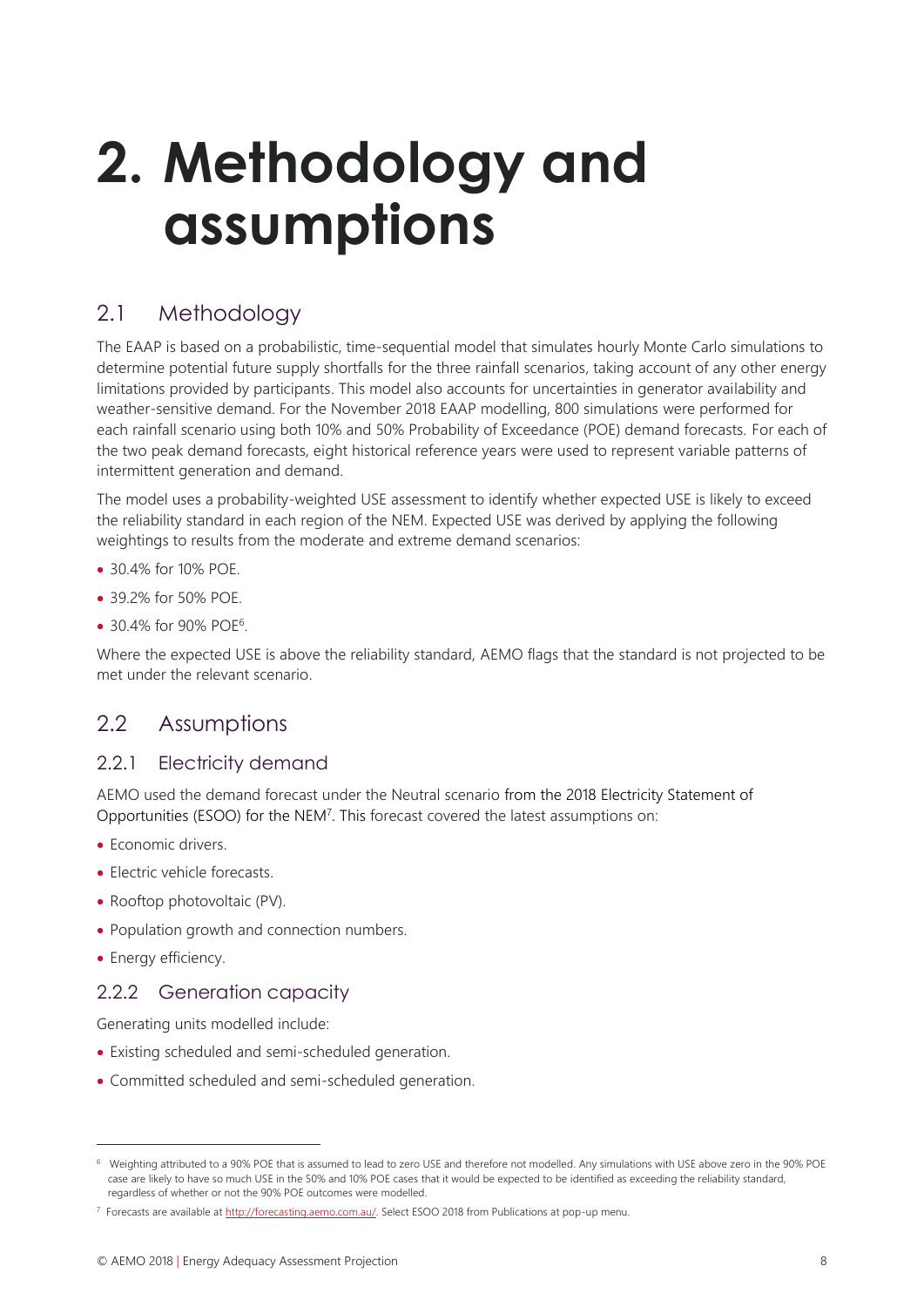The capacity of existing generation is sourced from the Medium Term Projected Assessment of System Adequacy (MT PASA) offers, submitted in the week beginning 22 October 2018. If USE is forecast during periods where the MT PASA offer reflects a planned generator outage, this outage will be removed from EAAP, unless specified as inflexible through the participant's GELF submission. The EAAP assessment of USE therefore assumes any planned generation outages that have timing flexibility will be shifted to avoid USE.

The committed generation developments included in the EAAP and MT PASA models are summarised in Appendix [A2.](#page-19-0) Table 1 shows the new generating units that have been added since the May 2018 EAAP. This capacity is not reliant on water for generation, reducing the power system's vulnerability to drought situations to maintain reliability.

| Project                                    | State           | Capacity (MW)  | Commercial<br>operation date |
|--------------------------------------------|-----------------|----------------|------------------------------|
| <b>Ballarat Energy Storage System</b>      | Victoria        | 30             | Summer 2018-19               |
| <b>Beryl Solar Farm</b>                    | New South Wales | 98             | Winter 2019                  |
| <b>Bulgana Green Power Hub - BESS</b>      | Victoria        | 20             | Aug 2019                     |
| <b>Bulgana Green Power Hub - Wind Farm</b> | Victoria        | 194            | Aug 2019                     |
| <b>Childers Solar Farm</b>                 | Queensland      | 56             | Feb 2019                     |
| <b>Clermont Solar Farm</b>                 | Queensland      | 92.5           | Oct 2018                     |
| <b>Coopers Gap Wind Farm</b>               | Queensland      | 350            | Jun 2019                     |
| <b>Crudine Ridge Wind Farm</b>             | New South Wales | 135            | Summer 2019-20               |
| <b>Emerald Solar Park</b>                  | Queensland      | 72             | Dec 2018                     |
| <b>Gannawarra Energy Storage System</b>    | Victoria        | 25             | Summer 2018-19               |
| <b>Haughton Solar Farm</b>                 | Queensland      | 100            | Summer 2018-19               |
| <b>Karadoc Solar Farm</b>                  | Victoria        | 90             | Summer 2018-19               |
| Kennedy Energy Park - Phase 1 - Storage    | Queensland      | $\overline{2}$ | Oct 2018                     |
| Lal Lal Wind Energy Facility- Elaine       | Victoria        | 83.6           | Dec 2018                     |
| <b>Moorabool Wind Farm</b>                 | Victoria        | 320            | Apr 2019                     |
| Murra Warra Wind Farm - Stage 1            | Victoria        | 226            | Winter 2019                  |
| <b>Susan River Solar Farm</b>              | Queensland      | 75             | Feb 2019                     |
| Tailem Bend - Solar                        | South Australia | 108            | Winter 2019                  |
| <b>Teebar Solar One</b>                    | Queensland      | 52.5           | Jul 2019                     |
| Wemen Solar Farm                           | Victoria        | 88             | Oct 2018                     |
| Wild Cattle Hill Wind Farm                 | Tasmania        | 144            | Dec 2019                     |
| <b>Stockyard Hill Wind Farm</b>            | Victoria        | 532            | Dec 2019                     |
| Yarranlea Solar                            | Queensland      | 103            | Aug 2019                     |
| <b>Coleambally Solar Farm</b>              | New South Wales | 150            | Operational                  |

<span id="page-8-0"></span>**Table 1 Additional committed generating units that were not included in May 2018 EAAP**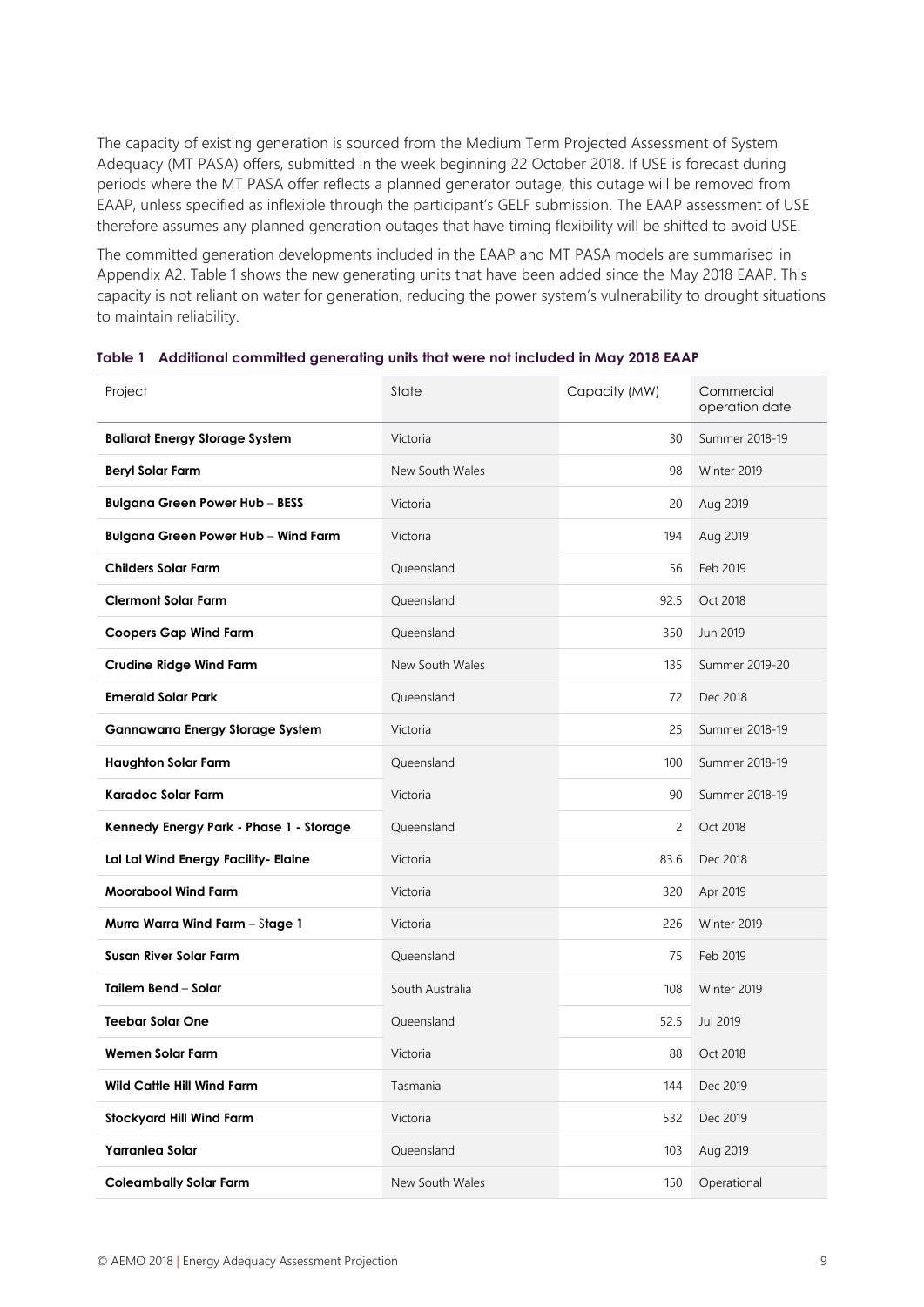### 2.2.3 Transmission capability

Interconnector information includes, but is not limited to, inter-regional loss factor models and marginal loss factors. Network constraints, which represent technical limits on operating the power system, are expressed as a linear combination of generation and interconnectors, which are constrained to be less than, equal to, or greater than a certain limit. Only network constraints associated with system normal conditions are modelled.

### 2.2.4 GELF parameters

The GELF parameters are confidential information submitted by Scheduled Generators designed to take into account limitations on resources affecting their ability to supply energy, such as hydro storage (including pump storage), thermal generation fuel, cooling water availability, and gas supply. These parameters are classified into two categories:

- Static GELF parameters:
	- Technical specifications of the power stations, such as power station name, type of power station, number of generating units at the power station, and their capacities.
- Additional components associated with Hydro Power Schemes such as maximum and minimum active reservoir storage, the reservoirs to which the tunnels are connected, water utilisation factor for generation and pumping for each generating unit or for the power station, and reservoir connections (for example, upstream reservoir and downstream reservoir).
- Variable GELF parameters include:
- Monthly forecast generation capability and monthly capacity profiles to be submitted by non-hydro power stations.
- Active reservoir storage at the beginning of the study period, monthly inflows to reservoirs during the study period, minimum reservoir level that can be reached in each month of the study period without violating long-term reservoir management policy, and any other limitations on reservoir capacities or levels that should be considered within the study period to be submitted for hydro power schemes.

Please see EAAP Guidelines<sup>8</sup> for the details of the GELF parameters.

<sup>&</sup>lt;sup>8</sup> Available a[t http://www.aemo.com.au/-/media/Files/Stakeholder\\_Consultation/Consultations/Electricity\\_Consultations/2016/EAAP/EAAP\\_Guidelines.pdf.](http://www.aemo.com.au/-/media/Files/Stakeholder_Consultation/Consultations/Electricity_Consultations/2016/EAAP/EAAP_Guidelines.pdf)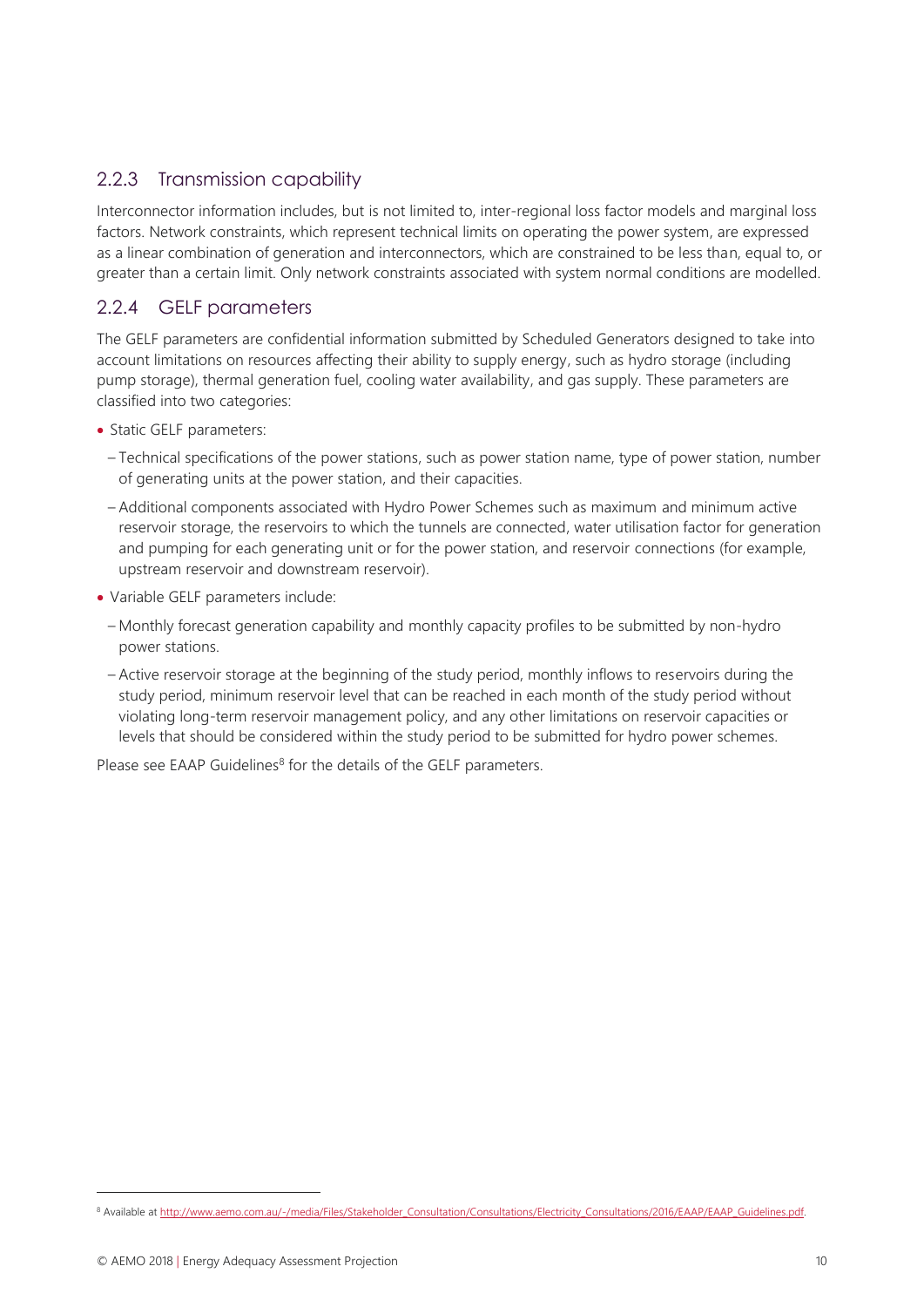# <span id="page-10-0"></span>**3. Results**

#### **Key outcomes**

- The EAAP forecasts a heightened risk of USE in Victoria (and South Australia, due to its level of connection with Victoria) in 2018-19, particularly under peak demand conditions.
- Although some risk of supply shortfalls also exists in New South Wales, the level of USE is within the reliability standard. No USE is observed in Queensland or Tasmania.
- The level of USE in South Australia and Victoria declines over the modelling horizon under short-term and long-term average rainfall scenarios as a result of more renewables coming online and the commissioning of the 210 MW Barker Inlet Power Station.
- Based on the information provided by participants, the impact of drought conditions on mainland reservoir levels is unlikely to affect reliability in the coming summer, even if low hydro inflow conditions continue.
- The level of USE exceeds the 0.002% reliability standard in Victoria in 2019-20 under the low rainfall scenario (with cooling water restrictions) due to constraints on brown coal generation. If sufficient cooling water were available from the drought reserve, the level of USE would be within the reliability standard.
- The limitations on fuel supply that have been provided by participants do not impact on the level of USE in any region. The fuel limitations submitted by participants are generally over longer periods such as annual or monthly limits, and if managed effectively provide sufficient flexibility to allow generation to have fuel available at times of tight supply-demand balance.

### <span id="page-10-1"></span>3.1 EAAP results

The reliability assessment indicates that, under all rainfall scenarios, there is a risk of supply interruption in New South Wales, South Australia, and Victoria over the next two years, mainly during peak summer periods.

This risk is primarily driven by increased vulnerability to climatic conditions such as extended periods of high temperature, corresponding with low wind or solar availability and unplanned generation outages, as already highlighted in the 2018 ESOO and MT PASA. Drought (and energy constraint more generally) has less impact on reliability in the year ahead due to the ability of generators to schedule limited energy resources for use at times of highest demand.

The levels of USE projected for summer 2018-19 are comparable to those forecast in the 2018 ESOO, which showed a heightened risk of supply shortfalls, particularly in Victoria.

As part of its reserve management strategy and to manage supply shortfalls, AEMO has identified additional reserves which can be made available through the Reliability and Emergency Reserve Trader (RERT) function<sup>9</sup>. This reserve is used only if the market does not respond with enough supply or demand resources to ensure the reliability standard is met, for example at times of very high periods of electricity demand, or to manage power system incidents. These reserves are expected to close the risk of not meeting the reliability standard, identified in the 2018 ESOO and this EAAP Update.

<sup>&</sup>lt;sup>9</sup> Further details on AEMO's 2018-19 summer readiness and the RERT can be found a[t https://www.aemo.com.au/Electricity/National-Electricity-Market-](https://www.aemo.com.au/Electricity/National-Electricity-Market-NEM/Security-and-reliability/Summer-operations-report)[NEM/Security-and-reliability/Summer-operations-report.](https://www.aemo.com.au/Electricity/National-Electricity-Market-NEM/Security-and-reliability/Summer-operations-report)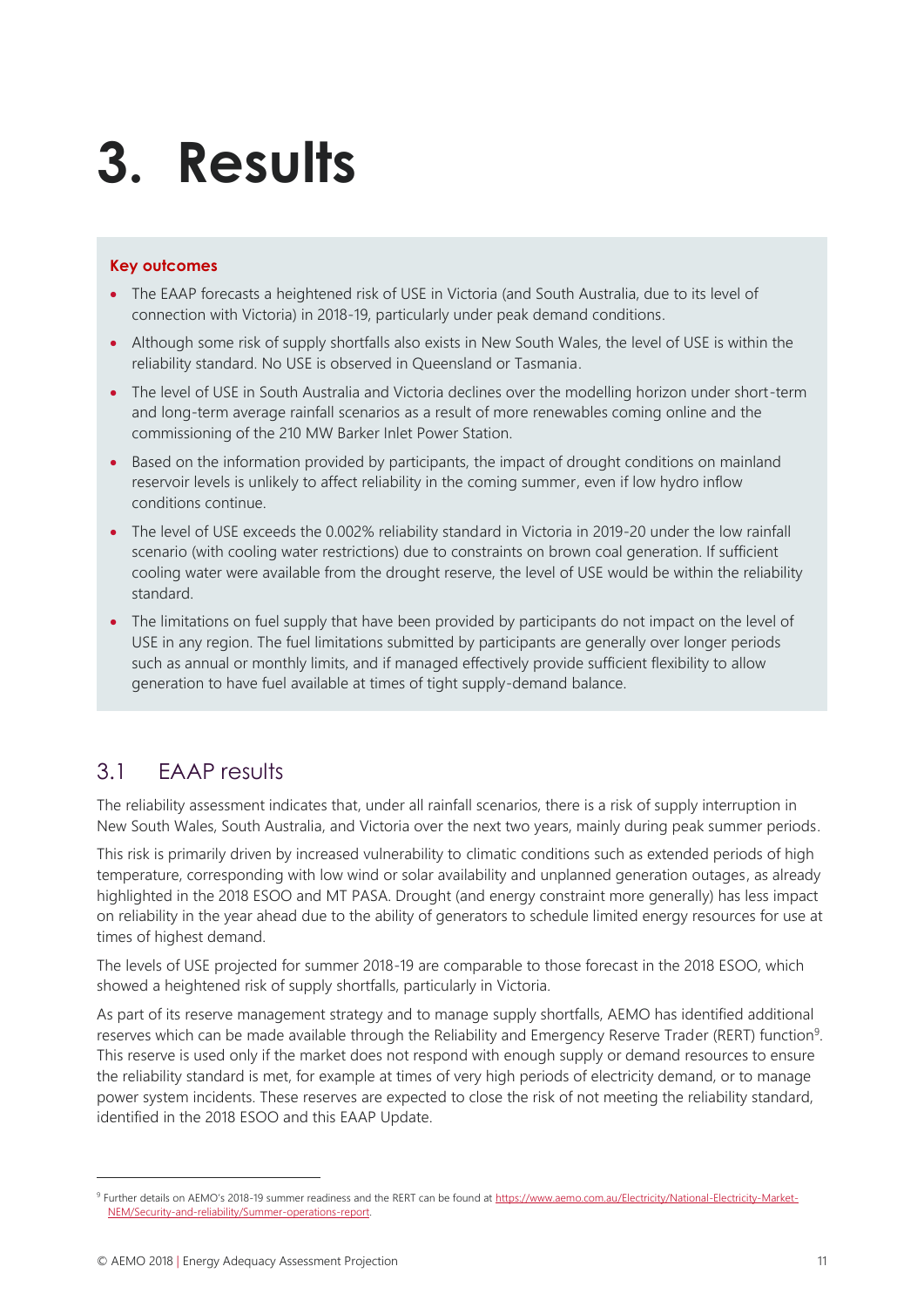The level of USE risk generally declines by 2019-20 primarily due to additional renewable generation and the introduction of the Barker Inlet Power Station in 2019.

Energy limitations over the next two years are projected to have the following impact on supply adequacy:

- Under the low rainfall scenario:
	- USE is observed in New South Wales, South Australia, and Victoria over the next two years.
	- There is a heightened risk of USE in Victoria in 2018-19, with the expected level of USE reaching the maximum reliability standard threshold. This assumes that all planned generation outages with flexible timing can be rescheduled, and the 250 MW of thermal generation currently identified in MT PASA to be unavailable in Victoria/South Australia this summer is made available during peak demand conditions.
	- In 2019-20<sup>10</sup>, expected USE in Victoria is projected to exceed the reliability standard due to energy constraints resulting from insufficient cooling water for Latrobe Valley coal generators. This is based on information provided by participants and assumes that additional water cannot be accessed from the drought reserve. If the drought reserve can cover additional needs from the generators following two years of extremely low rainfall, the level of USE falls below the reliability standard.
	- Forecast USE in New South Wales and South Australia is within the reliability standard under both low rainfall cases. This assessment does not consider equitable load shedding that may spread load shedding pro-rata throughout interconnected regions when this would not increase total load shedding. Due to its interconnectedness with Victoria, South Australia may also be at risk of load shedding under both low rainfall cases based on this equitable load shedding principle.
	- Other than the limits related to insufficient cooling water for Latrobe Valley coal generators, there is no deterioration in reliability associated with the low rainfall scenario compared to the short-term and long-term scenarios. This indicates that the relatively low storage levels currently observed at some hydro reservoirs does not increase reliability risks, even when associated with low hydro inflows over the coming months, based on information provided by participants.
- Under short-term, long-term, and low (with cooling water available) average rainfall scenarios:
	- Some USE is observed in New South Wales, South Australia, and Victoria over the next two years.
	- As with the low rainfall scenario, there is a heightened risk of USE in Victoria in 2018-19, with USE reaching the reliability standard of 0.002%, assuming flexibility in the scheduling of planned generation outages.
	- USE in New South Wales and South Australia is below the reliability standard under both scenarios.
	- The level of USE is very similar between the short-term and long-term average scenarios, indicating that energy limitations under average conditions are not likely to affect reliability outcomes.
- No USE is projected in Queensland and Tasmania across all rainfall scenarios over the next two years.

The modelling results<sup>11</sup> show the occurrence of USE in the months of November-December and January-March with a small amount of USE also occurring in June-July in New South Wales.

The monthly forecast USE for all regions under the three rainfall scenarios is provided in Appendix [A1.](#page-15-0) Annual USE outcomes are provided in the following tables and in [Figure 1.](#page-12-2)

<sup>&</sup>lt;sup>10</sup> Note that 2018-19 and 2019-20 refer to the periods October-September.

<sup>11</sup> Note that each rainfall scenario had different number of simulations that successfully completed. This may cause small deviations in outcomes.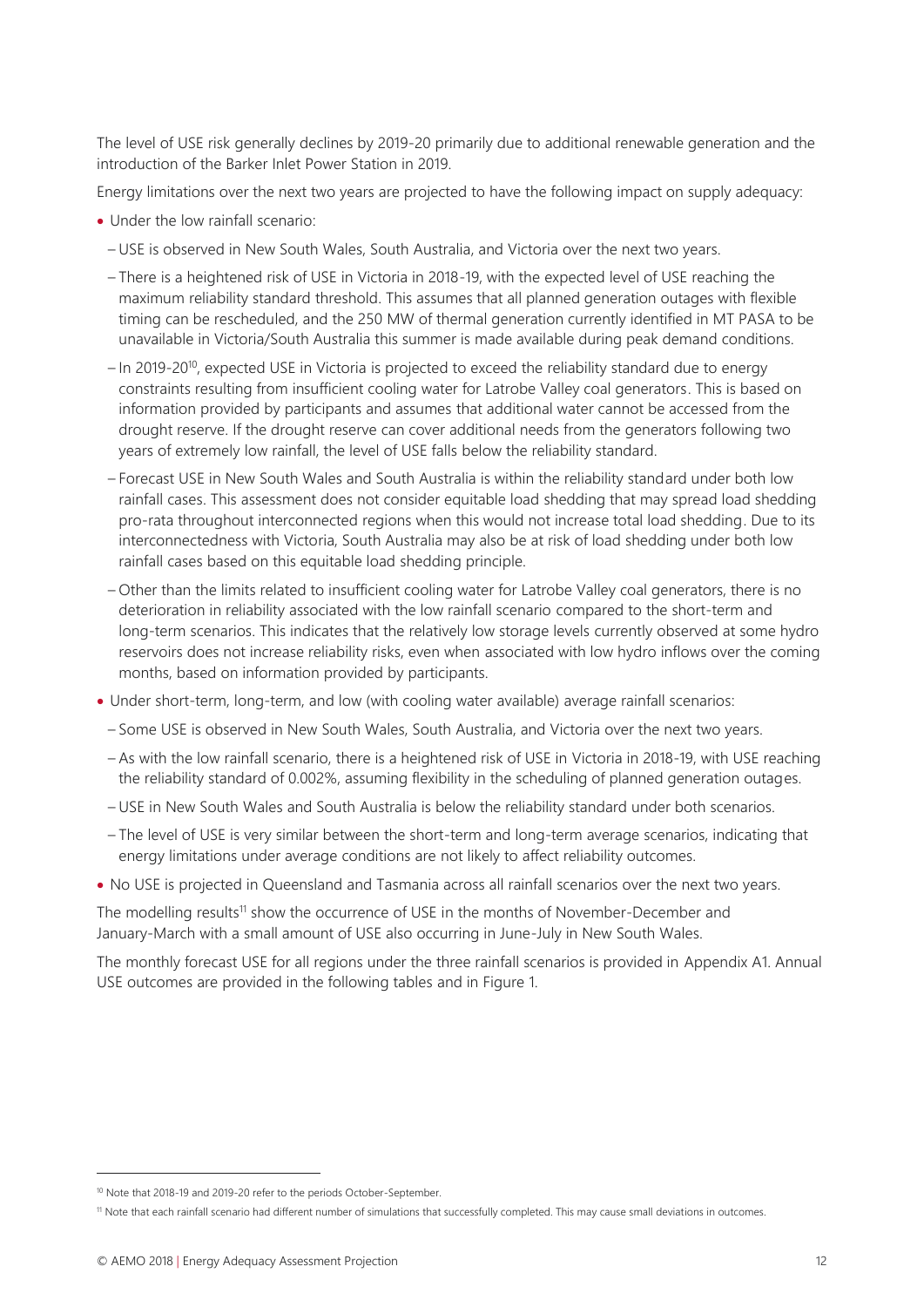

#### <span id="page-12-2"></span>**Figure 1 Forecast USE range across all rainfall scenarios**

#### <span id="page-12-0"></span>**Table 2 Forecast USE in low rainfall scenario (cooling water restricted)**

|                 | 2018-19 USE |                           | 2019-20 USE |                           |  |
|-----------------|-------------|---------------------------|-------------|---------------------------|--|
|                 | (MWh)       | (% of regional<br>demand) | (MWh)       | (% of regional<br>demand) |  |
| New South Wales | 93          | 0.0001                    | 76          | 0.0001                    |  |
| Queensland      | 0           | $\overline{0}$            | $\mathbf 0$ | $\mathbf{0}$              |  |
| South Australia | 34          | 0.0003                    | 10          | 0.0001                    |  |
| Tasmania        | 0           | $\overline{0}$            | $\mathbf 0$ | $\Omega$                  |  |
| Victoria        | 850         | 0.0019                    | 1,044       | 0.0024                    |  |

#### <span id="page-12-1"></span>**Table 3 Forecast USE in low rainfall scenario (cooling water available)**

|                 | 2018-19 USE |                           | 2019-20 USE |                           |  |
|-----------------|-------------|---------------------------|-------------|---------------------------|--|
|                 | (MWh)       | (% of regional<br>demand) | (MWh)       | (% of regional<br>demand) |  |
| New South Wales | 92          | 0.0001                    | 76          | 0.0001                    |  |
| Queensland      | 0           | $\Omega$                  | $\mathbf 0$ | $\Omega$                  |  |
| South Australia | 33          | 0.0003                    | 6           | 0.0000                    |  |
| Tasmania        | 0           | $\overline{0}$            | $\mathbf 0$ | $\mathbf{0}$              |  |
| Victoria        | 849*        | 0.0019                    | 264         | 0.0006                    |  |

\* For Victoria, any difference in volume of USE in 2018-19 with and without cooling water available is due to random sampling and is not statistically significant. For all intents and purposes, there is no material difference in Victorian USE levels in 2018-19 between rainfall scenarios.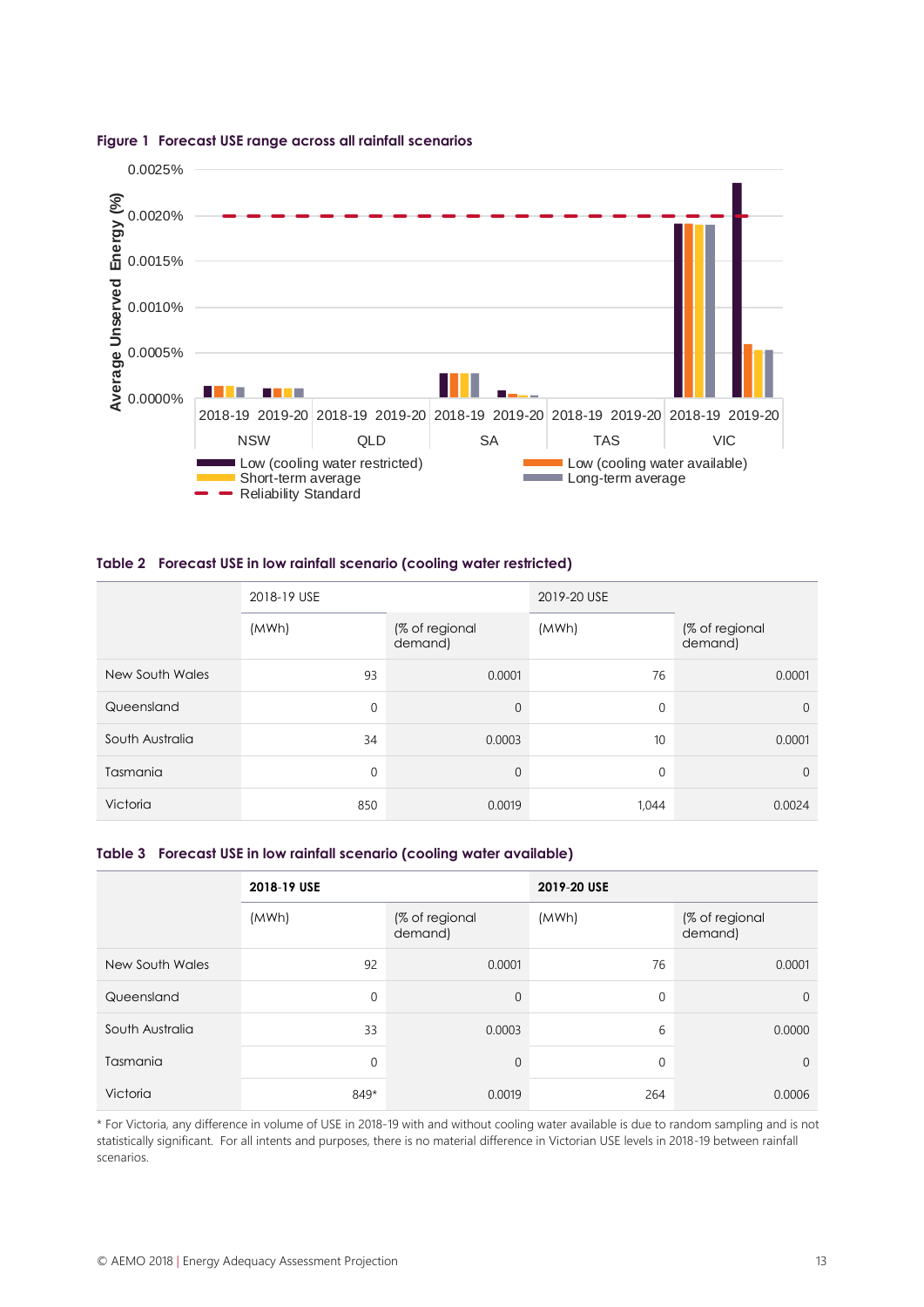|                 | 2018-19 USE |                           | 2019-20 USE  |                           |  |
|-----------------|-------------|---------------------------|--------------|---------------------------|--|
|                 | (MWh)       | (% of regional<br>demand) | (MWh)        | (% of regional<br>demand) |  |
| New South Wales | 91          | 0.0001                    | 76           | 0.0001                    |  |
| Queensland      | 0           | $\Omega$                  | $\mathbf{0}$ | $\Omega$                  |  |
| South Australia | 34          | 0.0003                    | 5            | 0.0000                    |  |
| Tasmania        | 0           | $\Omega$                  | $\mathbf{0}$ | $\mathbf{0}$              |  |
| Victoria        | 846         | 0.0019                    | 236          | 0.0005                    |  |

#### <span id="page-13-1"></span>**Table 4 Forecast USE in short-term average rainfall scenario**

#### <span id="page-13-2"></span>**Table 5 Forecast USE in long-term average rainfall scenario**

|                 | 2018-19 USE  |                           | 2019-20 USE |                           |  |
|-----------------|--------------|---------------------------|-------------|---------------------------|--|
|                 | (MWh)        | (% of regional<br>demand) | (MWh)       | (% of regional<br>demand) |  |
| New South Wales | 90           | 0.0001                    | 76          | 0.0001                    |  |
| Queensland      | 0            | $\mathbf 0$               | 0           | $\Omega$                  |  |
| South Australia | 34           | 0.0003                    | 5           | 0.0000                    |  |
| Tasmania        | $\mathbf{0}$ | $\mathbf 0$               | $\mathbf 0$ | $\Omega$                  |  |
| Victoria        | 846          | 0.0019                    | 237         | 0.0005                    |  |

### <span id="page-13-0"></span>3.2 Differences between EAAP and MT PASA

AEMO administers two processes to assess NEM reliability against the reliability standard over a two-year planning horizon:

- EAAP, to forecast USE for capacity and energy constrained scenarios, with particular focus on the impact of water shortages during drought conditions, or thermal generation fuel supply limitations.
- MT PASA, to forecast possible capacity shortfalls incorporating scheduled generation and transmission outages.

These processes adopt similar modelling approaches, but use slightly different inputs, reflecting their different purposes and frequency of projections. The main difference between EAAP and MT PASA is that the EAAP is assessed under a range of predefined energy scenarios and is published at least once every 12 months, whereas the MT PASA is based on participants' best expectation of generation availability and is published on a weekly basis.

The MT PASA is an operational planning tool that informs market participants of tight supply conditions and allows them to reschedule planned generation outages to avoid potential supply shortfalls.

The EAAP, on the other hand, assumes that generation and transmission outages will be rescheduled to avoid load shedding unless participants have indicated that the timing of these outages is inflexible.

The similarities and differences of the two processes are described in more detail in the Reliability Standard Implementation Guidelines (RSIG).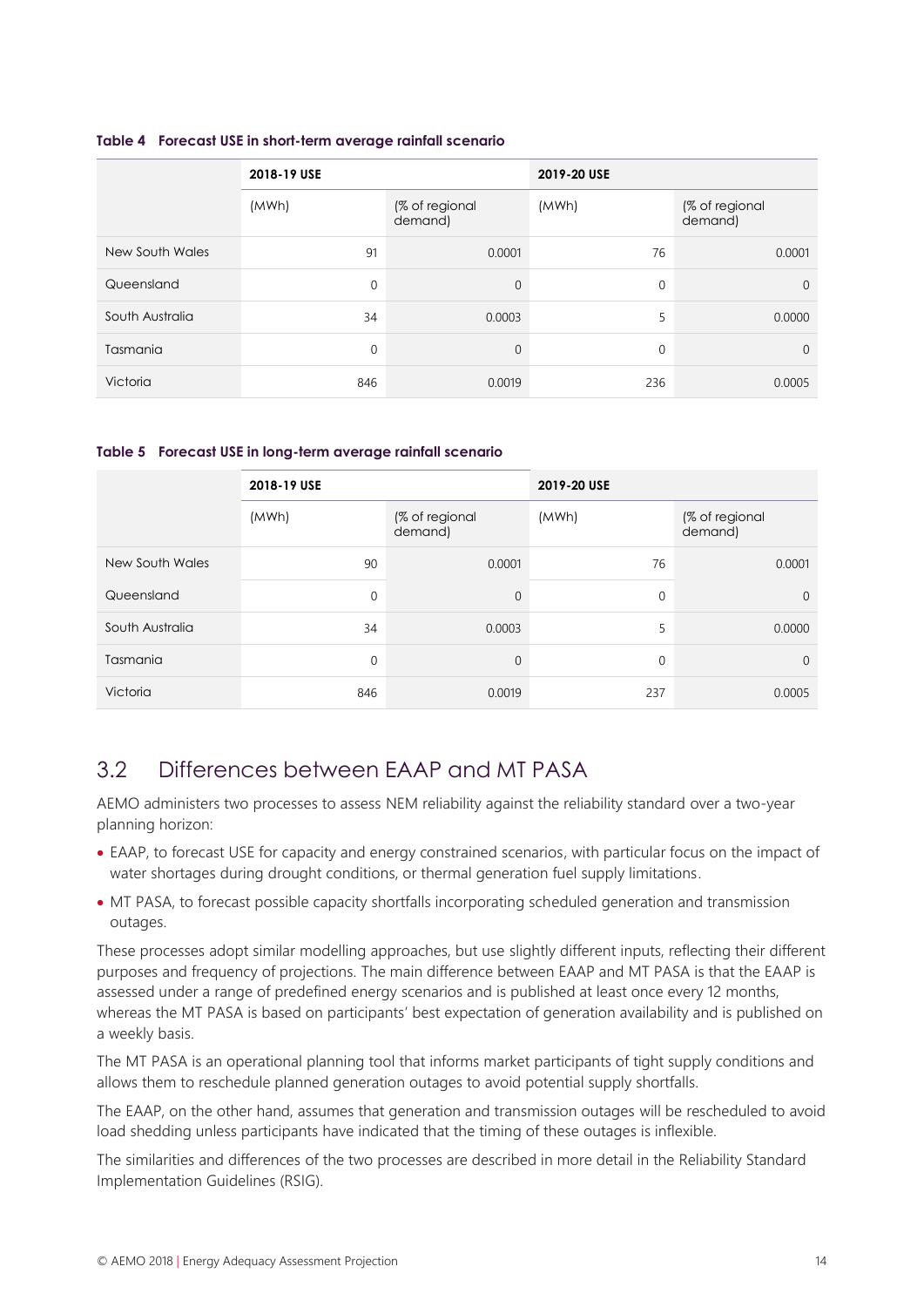### 3.2.1 MT PASA projections

The most recent MT PASA result (published on 27 November 2018) shows the reliability standard is likely to be exceeded in Victoria for summer 2018-19. The MT PASA result has slightly higher USE than this EAAP Update for the following reasons:

- MT PASA incorporates the impact of transmission outages according to the 13-month Network Outage Scheduled (NOS), while the EAAP model uses system normal, assuming any outage can be rescheduled to avoid capacity shortfalls.
- The MT PASA outcomes include the impact of scheduled generation outages which may be flexible. In EAAP modelling, any flexible outages that occur during periods with observed USE are removed.

MT PASA forecasts higher USE in South Australia than is forecast in EAAP due to differences in available generation capacity based on the information provided by participants under the respective processes.

New South Wales USE outcomes are similar in EAAP and MT PASA.

### <span id="page-14-0"></span>3.3 Differences between EAAP and ESOO

The NEM ESOO provides information that can help stakeholders plan their operations over a 10-year outlook period, including information about future supply adequacy.

It adopts similar Monte Carlo modelling techniques to EAAP, but uses slightly different inputs to reflect the greater uncertainty inherent in longer-term outlooks. Many of these differences relate to future assumptions on generation availability and capacity, and transmission constraints. Further, in 2018, the ESOO included assumptions on key unplanned transmission line outages or deratings which affect inter-regional transfer capability.

The similarities and differences of the two processes are described in more detail in the RSIG.

The 2018 ESOO results are consistent with the EAAP in all rainfall scenarios in 2018-19. In the EAAP short-term and long-term average rainfall scenarios the 2019-20 USE is marginally lower, largely due to minor changes in generation and transmission capacity information since the 2018 ESOO was published.

In the low rainfall with cooling water restricted scenario, 2019-20 USE is significantly higher in Victoria when compared to the 2018 ESOO, due to the energy and capacity constraints assumed under this scenario.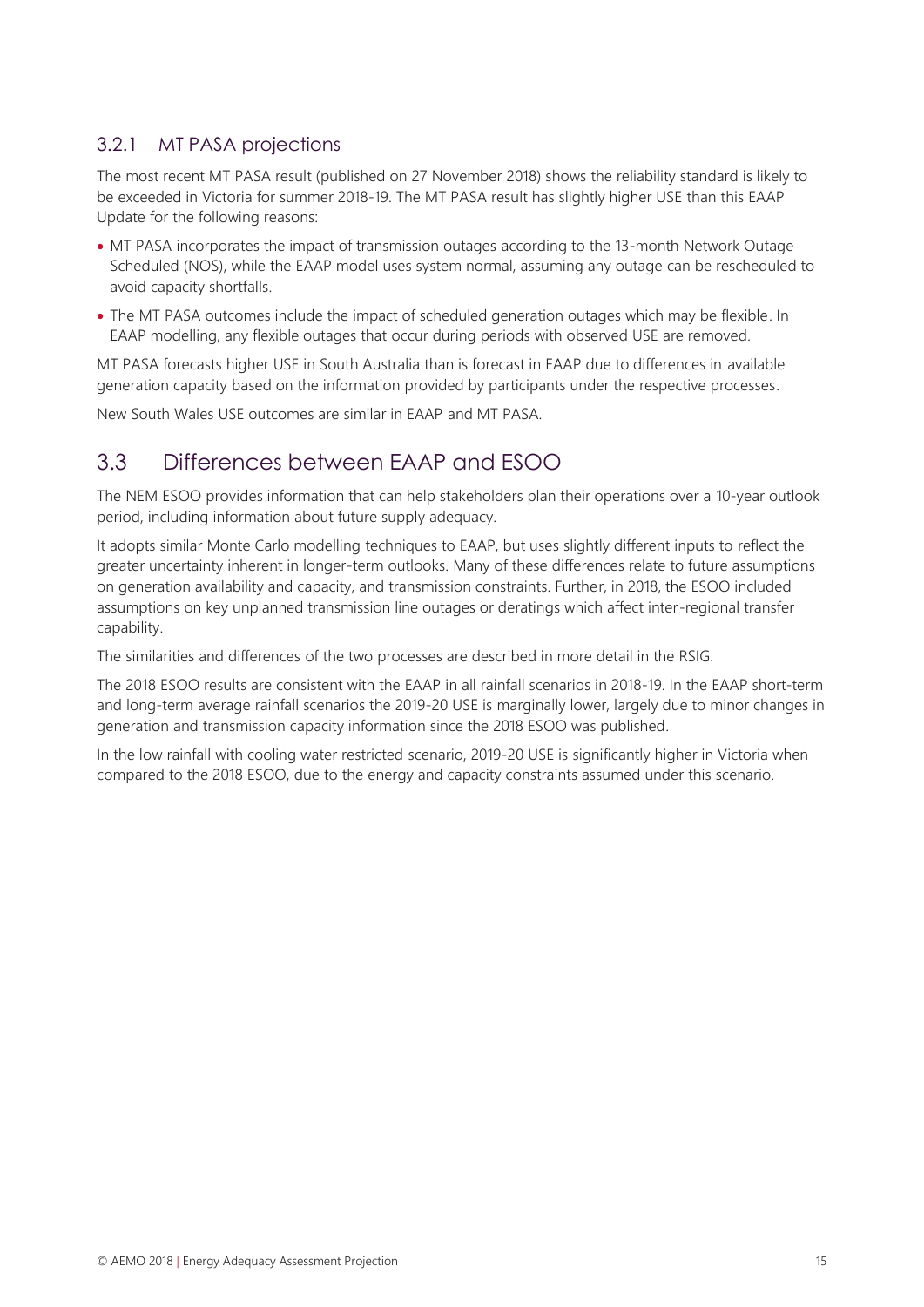# <span id="page-15-0"></span>**A1. Detailed results**

| Month         | <b>NSW</b> | QLD     | SA      | <b>TAS</b> | $\ensuremath{\mathsf{V}}\xspace\ensuremath{\mathsf{IC}}\xspace$ |
|---------------|------------|---------|---------|------------|-----------------------------------------------------------------|
| $Oct-18$      | 0.0        | 0.0     | 0.0     | $0.0\,$    | $0.0\,$                                                         |
| <b>Nov-18</b> | 4.8        | $0.0\,$ | $1.0\,$ | $0.0\,$    | 38.7                                                            |
| $Dec-18$      | 14.9       | 0.0     | 0.5     | $0.0\,$    | $6.8\,$                                                         |
| $Jan-19$      | 51.8       | $0.0\,$ | 15.3    | $0.0\,$    | 613.2                                                           |
| Feb-19        | 21.7       | $0.0\,$ | 17.1    | $0.0\,$    | 183.1                                                           |
| Mar-19        | 0.0        | $0.0\,$ | $0.0\,$ | $0.0\,$    | $7.9\,$                                                         |
| Apr-19        | 0.0        | $0.0\,$ | $0.0\,$ | $0.0\,$    | $0.0\,$                                                         |
| May-19        | 0.0        | $0.0\,$ | $0.0\,$ | $0.0\,$    | $0.0\,$                                                         |
| $Jun-19$      | $0.0\,$    | $0.0\,$ | $0.0\,$ | $0.0\,$    | $0.0\,$                                                         |
| $Jul-19$      | $0.3\,$    | $0.0\,$ | $0.0\,$ | $0.0\,$    | $0.0\,$                                                         |
| Aug-19        | $0.0\,$    | $0.0\,$ | $0.0\,$ | $0.0\,$    | $0.0\,$                                                         |
| $Sep-19$      | $0.0\,$    | $0.0\,$ | $0.0\,$ | $0.0\,$    | $0.0\,$                                                         |
| Oct-19        | $0.0\,$    | $0.0\,$ | $0.0\,$ | $0.0\,$    | $0.0\,$                                                         |
| Nov-19        | $7.0\,$    | $0.0\,$ | $0.0\,$ | $0.0\,$    | 8.1                                                             |
| $Dec-19$      | 15.3       | $0.0\,$ | $0.0\,$ | $0.0\,$    | 0.1                                                             |
| $Jan-20$      | 19.8       | $0.0\,$ | $3.5\,$ | $0.0\,$    | 199.1                                                           |
| Feb-20        | 32.8       | $0.0\,$ | $6.3\,$ | $0.0\,$    | 720.8                                                           |
| $Mar-20$      | 0.1        | $0.0\,$ | $0.1\,$ | $0.0\,$    | 115.7                                                           |
| Apr-20        | $0.0\,$    | $0.0\,$ | $0.0\,$ | $0.0\,$    | $0.0\,$                                                         |
| May-20        | $0.0\,$    | $0.0\,$ | $0.0\,$ | $0.0\,$    | $0.6\,$                                                         |
| $Jun-20$      | 0.1        | $0.0\,$ | $0.0\,$ | $0.0\,$    | $0.0\,$                                                         |
| $Jul-20$      | 0.6        | $0.0\,$ | $0.0\,$ | $0.0\,$    | $0.0\,$                                                         |
| $Avg-20$      | $0.0\,$    | $0.0\,$ | $0.0\,$ | $0.0\,$    | $0.0\,$                                                         |
| $Sep-20$      | $0.0\,$    | $0.0\,$ | $0.0\,$ | $0.0\,$    | $0.0\,$                                                         |

<span id="page-15-1"></span>

|  |  |  | Table 6 Monthly forecast USE in low rainfall scenario (cooling water restricted), MWh |  |  |
|--|--|--|---------------------------------------------------------------------------------------|--|--|
|--|--|--|---------------------------------------------------------------------------------------|--|--|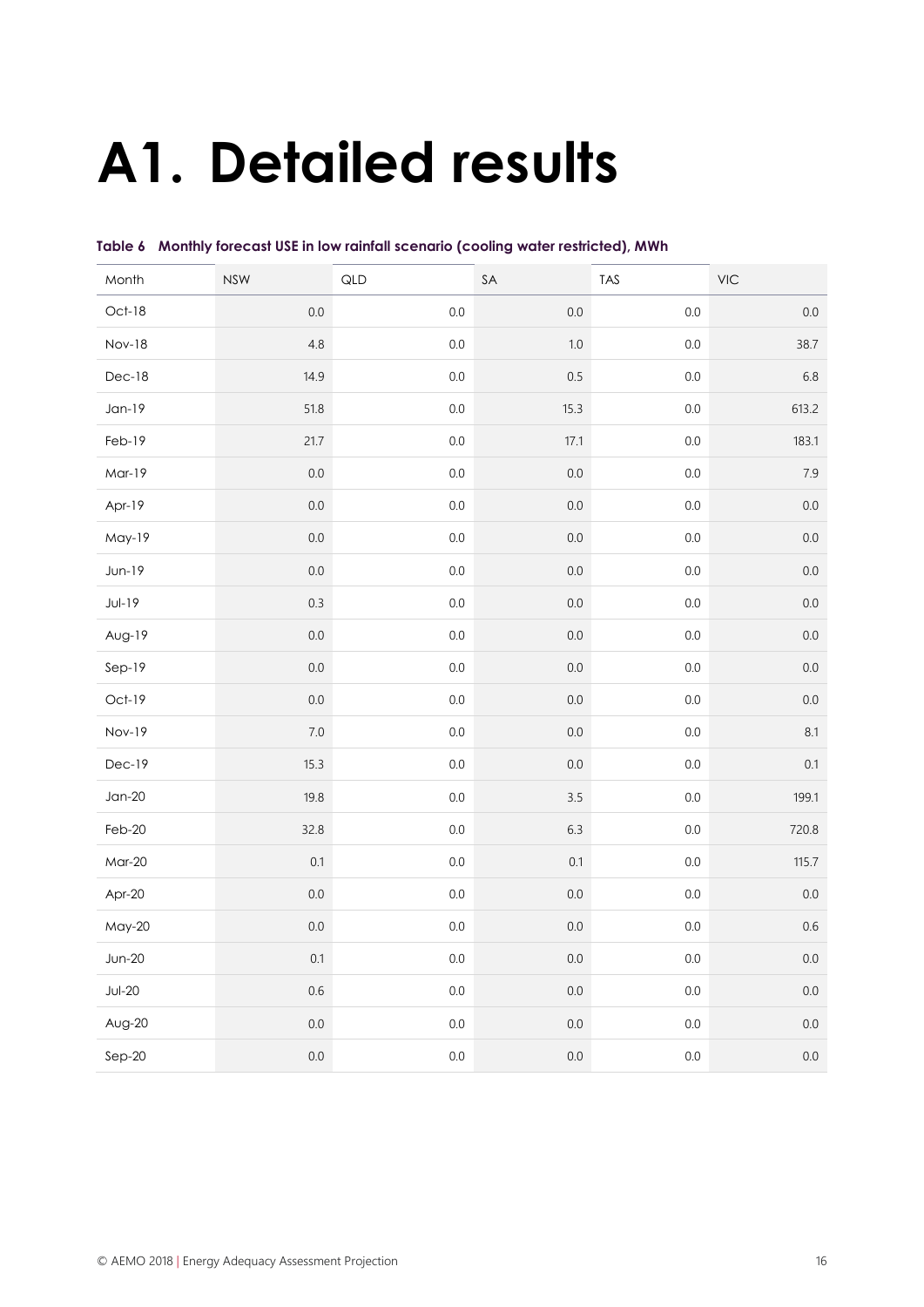| Month         | <b>NSW</b> | QLD     | SA      | TAS     | $\ensuremath{\mathsf{V}}\xspace\ensuremath{\mathsf{IC}}\xspace$ |
|---------------|------------|---------|---------|---------|-----------------------------------------------------------------|
| Oct-18        | $0.0\,$    | $0.0\,$ | $0.0\,$ | $0.0\,$ | $0.0\,$                                                         |
| <b>Nov-18</b> | 4.8        | $0.0\,$ | 0.9     | $0.0\,$ | 40.1                                                            |
| $Dec-18$      | $15.5\,$   | $0.0\,$ | $0.5\,$ | $0.0\,$ | $8.0\,$                                                         |
| $Jan-19$      | 50.9       | $0.0\,$ | 15.3    | $0.0\,$ | 609.0                                                           |
| Feb-19        | 20.4       | $0.0\,$ | $16.8$  | $0.0\,$ | 184.7                                                           |
| Mar-19        | $0.0\,$    | $0.0\,$ | $0.0\,$ | $0.0\,$ | $7.6\,$                                                         |
| Apr-19        | $0.0\,$    | $0.0\,$ | $0.0\,$ | $0.0\,$ | $0.0\,$                                                         |
| May-19        | $0.0\,$    | $0.0\,$ | $0.0\,$ | $0.0\,$ | $0.0\,$                                                         |
| Jun-19        | $0.0\,$    | $0.0\,$ | $0.0\,$ | $0.0\,$ | $0.0\,$                                                         |
| $Jul-19$      | $0.3\,$    | $0.0\,$ | $0.0\,$ | $0.0\,$ | $0.0\,$                                                         |
| Aug-19        | $0.0\,$    | $0.0\,$ | $0.0\,$ | $0.0\,$ | $0.0\,$                                                         |
| $Sep-19$      | $0.0\,$    | $0.0\,$ | $0.0\,$ | $0.0\,$ | $0.0\,$                                                         |
| Oct-19        | $0.0\,$    | 0.0     | $0.0\,$ | $0.0\,$ | $0.0\,$                                                         |
| Nov-19        | 6.7        | $0.0\,$ | $0.0\,$ | $0.0\,$ | $6.8\,$                                                         |
| Dec-19        | 14.7       | $0.0\,$ | $0.0\,$ | $0.0\,$ | $0.1\,$                                                         |
| $Jan-20$      | 21.3       | $0.0\,$ | $3.5\,$ | $0.0\,$ | 194.3                                                           |
| Feb-20        | 33.4       | $0.0\,$ | $2.5\,$ | $0.0\,$ | 56.5                                                            |
| <b>Mar-20</b> | $0.0\,$    | $0.0\,$ | $0.0\,$ | $0.0\,$ | 5.6                                                             |
| Apr-20        | $0.0\,$    | $0.0\,$ | $0.0\,$ | $0.0\,$ | $0.0\,$                                                         |
| May-20        | 0.0        | $0.0\,$ | $0.0\,$ | $0.0\,$ | $0.0\,$                                                         |
| $Jun-20$      | 0.1        | 0.0     | $0.0\,$ | $0.0\,$ | $0.0\,$                                                         |
| $Jul-20$      | 0.3        | $0.0\,$ | $0.0\,$ | $0.0\,$ | $0.0\,$                                                         |
| $Avg-20$      | $0.0\,$    | $0.0\,$ | $0.0\,$ | $0.0\,$ | $0.0\,$                                                         |
| $Sep-20$      | $0.0\,$    | $0.0\,$ | $0.0\,$ | $0.0\,$ | $0.0\,$                                                         |

<span id="page-16-0"></span>**Table 7 Monthly forecast USE in low rainfall scenario (cooling water available), MWh**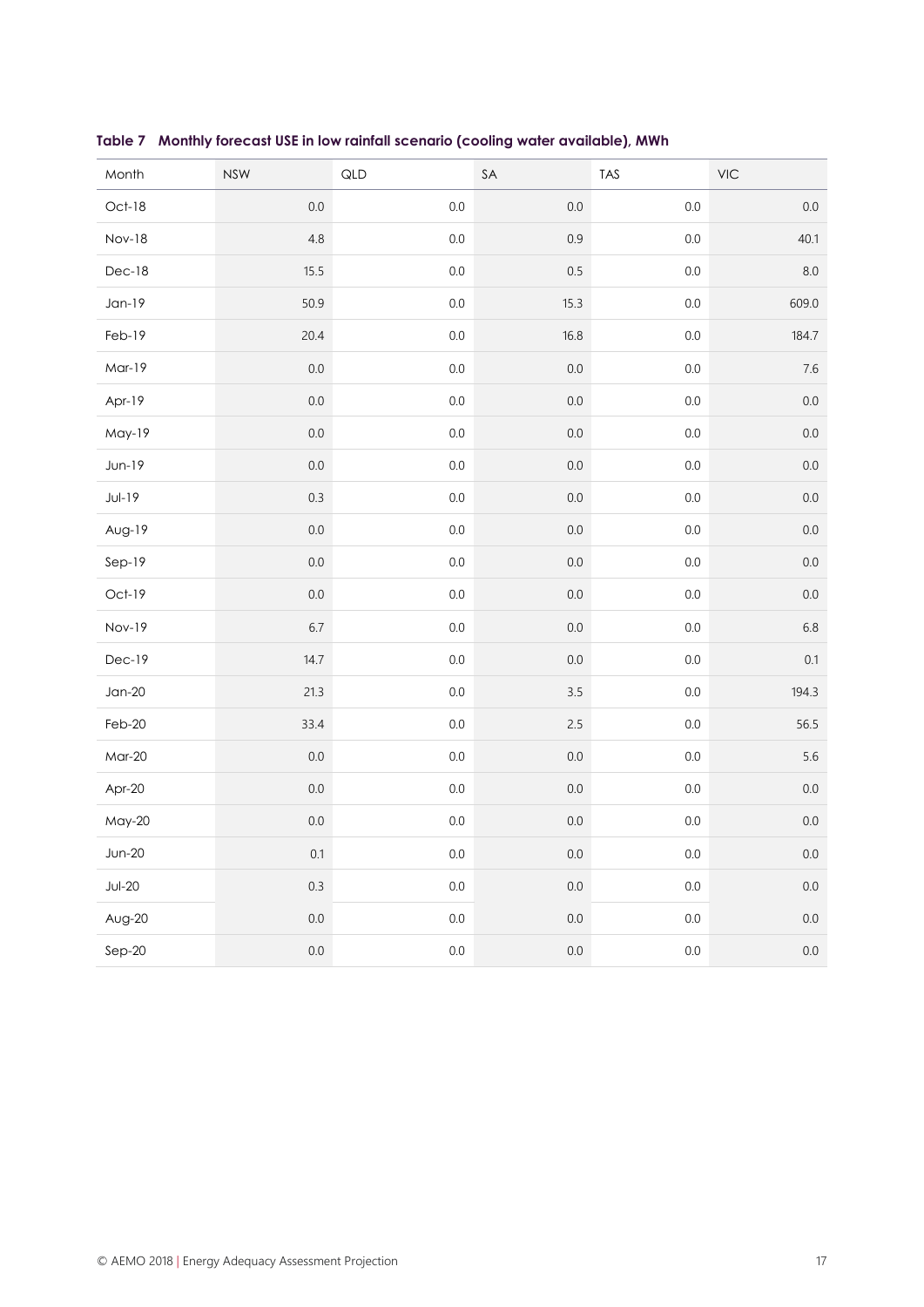| Month         | <b>NSW</b> | QLD     | SA      | <b>TAS</b> | $\ensuremath{\mathsf{V}}\xspace\ensuremath{\mathsf{IC}}\xspace$ |
|---------------|------------|---------|---------|------------|-----------------------------------------------------------------|
| Oct-18        | $0.0\,$    | $0.0\,$ | $0.0\,$ | $0.0\,$    | $0.0\,$                                                         |
| <b>Nov-18</b> | $5.0\,$    | $0.0\,$ | $0.9\,$ | $0.0\,$    | 37.3                                                            |
| Dec-18        | 16.7       | $0.0\,$ | $0.5\,$ | $0.0\,$    | $6.2\,$                                                         |
| $Jan-19$      | 47.7       | $0.0\,$ | 16.2    | $0.0\,$    | 608.7                                                           |
| Feb-19        | 21.2       | $0.0\,$ | $16.6$  | $0.0\,$    | 187.0                                                           |
| Mar-19        | $0.0\,$    | $0.0\,$ | $0.0\,$ | $0.0\,$    | $7.1\,$                                                         |
| Apr-19        | $0.0\,$    | $0.0\,$ | $0.0\,$ | $0.0\,$    | $0.0\,$                                                         |
| May-19        | $0.0\,$    | $0.0\,$ | $0.0\,$ | $0.0\,$    | $0.0\,$                                                         |
| Jun-19        | $0.0\,$    | $0.0\,$ | $0.0\,$ | $0.0\,$    | $0.0\,$                                                         |
| $J$ ul-19     | $0.3\,$    | $0.0\,$ | $0.0\,$ | $0.0\,$    | $0.0\,$                                                         |
| Aug-19        | $0.0\,$    | $0.0\,$ | $0.0\,$ | $0.0\,$    | $0.0\,$                                                         |
| $Sep-19$      | $0.0\,$    | $0.0\,$ | $0.0\,$ | $0.0\,$    | $0.0\,$                                                         |
| Oct-19        | $0.0\,$    | $0.0\,$ | $0.0\,$ | $0.0\,$    | $0.0\,$                                                         |
| Nov-19        | $7.9\,$    | $0.0\,$ | $0.0\,$ | $0.0\,$    | 5.6                                                             |
| Dec-19        | 15.4       | $0.0\,$ | $0.0\,$ | $0.0\,$    | $0.1\,$                                                         |
| $Jan-20$      | 19.5       | $0.0\,$ | 2.7     | $0.0\,$    | 175.4                                                           |
| Feb-20        | 32.2       | $0.0\,$ | $1.8\,$ | $0.0\,$    | 51.1                                                            |
| <b>Mar-20</b> | $0.0\,$    | $0.0\,$ | $0.0\,$ | $0.0\,$    | 3.7                                                             |
| Apr-20        | $0.0\,$    | $0.0\,$ | $0.0\,$ | $0.0\,$    | $0.0\,$                                                         |
| May-20        | 0.0        | $0.0\,$ | $0.0\,$ | $0.0\,$    | $0.0\,$                                                         |
| $Jun-20$      | 0.1        | 0.0     | $0.0\,$ | 0.0        | $0.0\,$                                                         |
| $Jul-20$      | 0.5        | $0.0\,$ | $0.0\,$ | $0.0\,$    | $0.0\,$                                                         |
| $Avg-20$      | $0.0\,$    | $0.0\,$ | $0.0\,$ | $0.0\,$    | $0.0\,$                                                         |
| $Sep-20$      | $0.0\,$    | $0.0\,$ | $0.0\,$ | $0.0\,$    | $0.0\,$                                                         |

<span id="page-17-0"></span>**Table 8 Monthly forecast USE in short-term average rainfall scenario, MWh**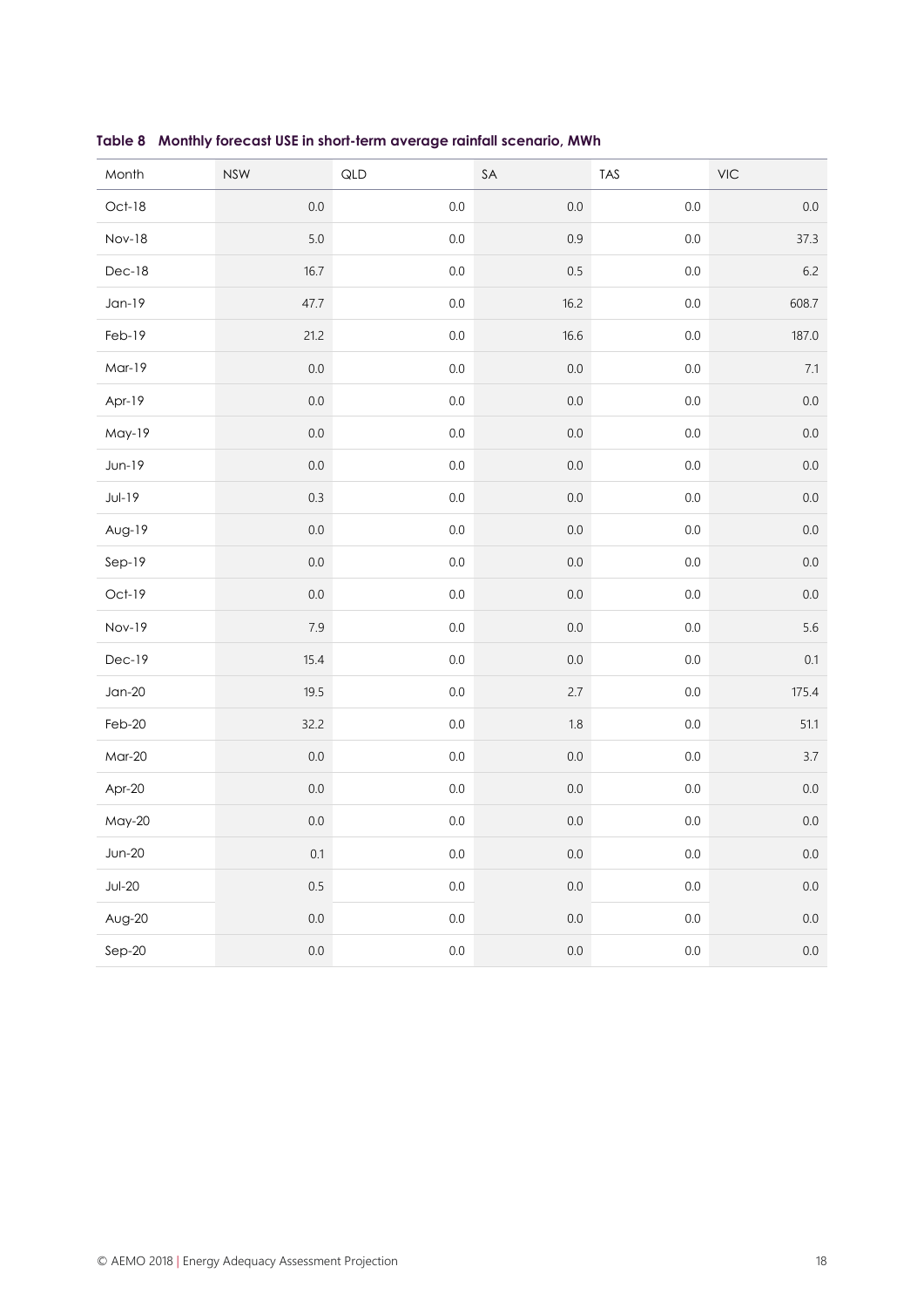| Month         | <b>NSW</b> | QLD     | SA       | <b>TAS</b> | VIC     |
|---------------|------------|---------|----------|------------|---------|
| Oct-18        | 0.0        | 0.0     | $0.0\,$  | $0.0\,$    | $0.0\,$ |
| <b>Nov-18</b> | 5.2        | $0.0\,$ | $0.6\,$  | $0.0\,$    | 39.5    |
| $Dec-18$      | 14.8       | $0.0\,$ | $0.5\,$  | $0.0\,$    | $6.1\,$ |
| $Jan-19$      | 47.6       | $0.0\,$ | $15.5\,$ | $0.0\,$    | 607.6   |
| Feb-19        | 22.2       | $0.0\,$ | 17.5     | $0.0\,$    | 184.6   |
| Mar-19        | 0.0        | $0.0\,$ | $0.0\,$  | $0.0\,$    | $7.8\,$ |
| Apr-19        | $0.0\,$    | $0.0\,$ | $0.0\,$  | $0.0\,$    | $0.0\,$ |
| May-19        | $0.0\,$    | $0.0\,$ | $0.0\,$  | $0.0\,$    | $0.0\,$ |
| $Jun-19$      | $0.0\,$    | $0.0\,$ | $0.0\,$  | $0.0\,$    | $0.0\,$ |
| $J$ ul-19     | $0.3\,$    | $0.0\,$ | $0.0\,$  | $0.0\,$    | $0.0\,$ |
| Aug-19        | $0.0\,$    | $0.0\,$ | $0.0\,$  | $0.0\,$    | $0.0\,$ |
| $Sep-19$      | $0.0\,$    | $0.0\,$ | $0.0\,$  | $0.0\,$    | $0.0\,$ |
| Oct-19        | $0.0\,$    | $0.0\,$ | $0.0\,$  | $0.0\,$    | $0.0\,$ |
| Nov-19        | $8.3\,$    | $0.0\,$ | $0.0\,$  | $0.0\,$    | $7.1\,$ |
| Dec-19        | 14.8       | $0.0\,$ | 2.7      | $0.0\,$    | 0.1     |
| $Jan-20$      | 17.4       | $0.0\,$ | 1.9      | $0.0\,$    | 176.3   |
| Feb-20        | 34.7       | $0.0\,$ | $0.0\,$  | $0.0\,$    | 49.8    |
| $Mar-20$      | $0.0\,$    | $0.0\,$ | $0.0\,$  | $0.0\,$    | 3.9     |
| Apr-20        | $0.0\,$    | $0.0\,$ | $0.0\,$  | $0.0\,$    | $0.0\,$ |
| May-20        | $0.0\,$    | $0.0\,$ | $0.0\,$  | $0.0\,$    | $0.0\,$ |
| $Jun-20$      | 0.1        | $0.0\,$ | $0.0\,$  | $0.0\,$    | $0.0\,$ |
| $Jul-20$      | 0.5        | $0.0\,$ | $0.0\,$  | $0.0\,$    | $0.0\,$ |
| $Avg-20$      | $0.0\,$    | $0.0\,$ | $0.0\,$  | $0.0\,$    | $0.0\,$ |
| $Sep-20$      | 0.0        | $0.0\,$ | $0.0\,$  | $0.0\,$    | $0.0\,$ |

<span id="page-18-0"></span>**Table 9 Monthly forecast USE in long-term average rainfall scenario, MWh**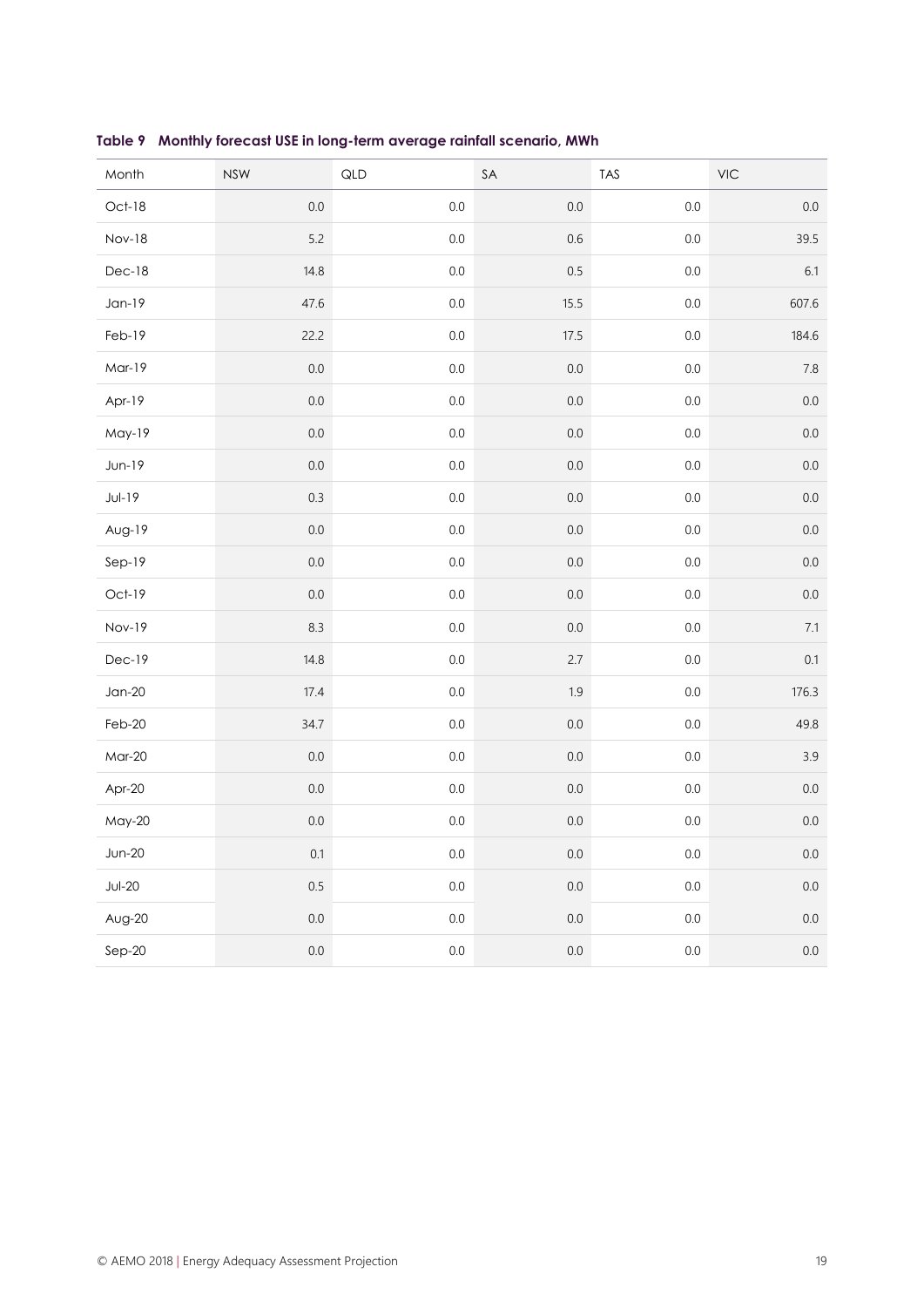# <span id="page-19-0"></span>**A2. Generation developments**

In this table, Com\* identifies projects that are under construction, but AEMO has not been informed that the project meets all five commitment criteria<sup>12</sup>.

#### <span id="page-19-1"></span>**Table 10 Committed and very advanced generation developments as at 22 October 2018**

| Project                                           | Technology type                           | Fuel type                  | Unit status      | Nameplate<br>capacity<br>(MW) | Full<br>commerci<br>al use<br>date | Region             |
|---------------------------------------------------|-------------------------------------------|----------------------------|------------------|-------------------------------|------------------------------------|--------------------|
| <b>Ballarat Energy Storage</b><br>System          | <b>Battery Storage</b>                    | N/A                        | $Com*$           | 30                            | Summer<br>2018-19                  | Victoria           |
| <b>Barker Inlet Power Station</b>                 | Spark<br>Ignition Reciprocating<br>Engine | Natural<br>Gas<br>Pipeline | Committed        | 210                           | Aug 2019                           | South<br>Australia |
| <b>Beryl Solar Farm</b>                           | PV-Tracking Flat panel                    | Solar                      | Committed        | 98                            | Winter 2019                        | New South<br>Wales |
| <b>Bulgana Green Power Hub</b><br>- BESS          | <b>Battery Storage</b>                    | N/A                        | $Com*$           | 20                            | Aug 2019                           | Victoria           |
| <b>Bulgana Green Power Hub</b><br>- Wind Farm     | Wind - Onshore                            | Wind                       | $Com*$           | 204                           | Aug 2019                           | Victoria           |
| <b>Childers Solar Farm</b>                        | PV-Tracking Flat panel                    | Solar                      | $Com*$           | 56                            | Feb 2019                           | Oueensland         |
| <b>Clermont Solar Farm</b>                        | PV panels                                 | Solar                      | Committed        | 92.5                          | Oct 2018                           | Oueensland         |
| Coopers Gap-Stage 1                               | Wind - Onshore                            | Wind                       | $Com*$           | 100                           | Nov 2018                           | Queensland         |
| Coopers Gap-Stage 2                               | Wind - Onshore                            | Wind                       | $Com*$           | 250                           | Jun 2019                           | Queensland         |
| <b>Crowlands Wind Farm</b>                        | Wind - Onshore                            | Wind                       | Committed        | 80                            | Winter 2019                        | Victoria           |
| <b>Crudine Ridge Wind Farm</b>                    | Wind - Onshore                            | Wind                       | $Com*$           | 135                           | Summer<br>2019-20                  | New South<br>Wales |
| <b>Gannawarra Energy</b><br><b>Storage System</b> | <b>Battery Storage</b>                    | N/A                        | $Com*$           | 25                            | Summer<br>2018-19                  | Victoria           |
| <b>Granville Harbour Wind</b><br>Farm             | Wind - Onshore                            | Wind                       | Com <sup>*</sup> | 112                           | Summer<br>2019-20                  | Tasmania           |
| <b>Haughton Solar Farm</b>                        | PV-Tracking Flat panel                    | Solar                      | Committed        | 100                           | Summer<br>2018-19                  | Oueensland         |
| Kennedy Energy Park -<br>Phase 1 - Solar          | PV-Tracking Flat panel                    | Solar                      | $Com*$           | 15                            | Dec 2018                           | Queensland         |
| Kennedy Energy Park -<br>Phase 1 - Storage        | <b>Battery Storage</b>                    | N/A                        | $Com*$           | $\mathbf 2$                   | Apr 2019                           | Queensland         |
| Lal Lal Wind Energy Facility-<br>Elaine           | Wind - Onshore                            | Wind                       | $Com*$           | 70                            | Dec 2018                           | Victoria           |

<sup>&</sup>lt;sup>12</sup> Information on AEMO's commitment criteria can be found under the Background Information tab in the Generation Information spreadsheets available at <https://www.aemo.com.au/Electricity/National-Electricity-Market-NEM/Planning-and-forecasting/Generation-information>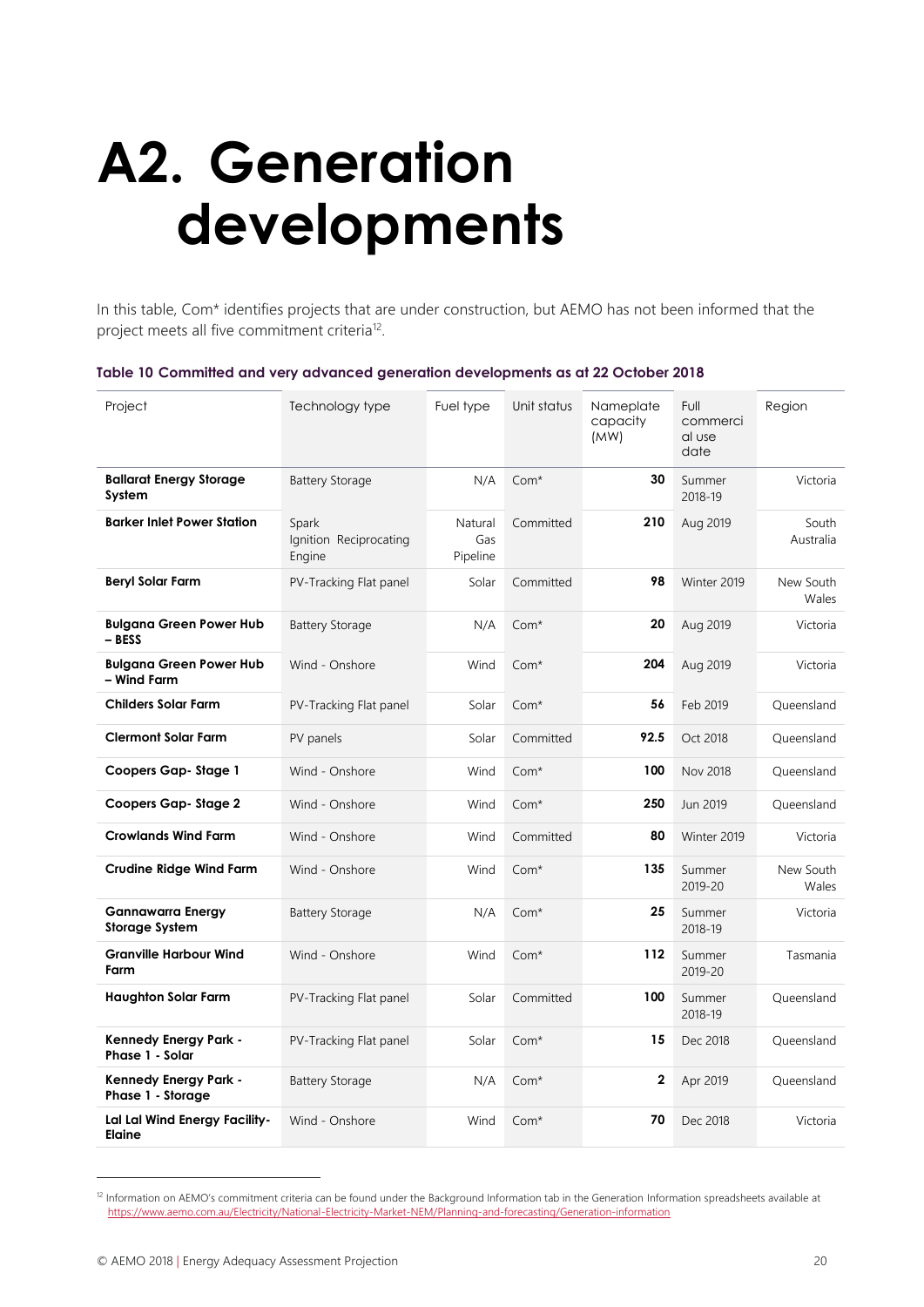| Project                                     | Technology type        | Fuel type | Unit status | Nameplate<br>capacity<br>(MW) | Full<br>commerci<br>al use<br>date | Region             |
|---------------------------------------------|------------------------|-----------|-------------|-------------------------------|------------------------------------|--------------------|
| Lincoln Gap Wind Farm -<br>stage 1          | Wind - Onshore         | Wind      | Committed   | 126                           | Apr 2019                           | South<br>Australia |
| <b>Moorabool Wind Farm</b>                  | Wind - Onshore         | Wind      | Committed   | 320                           | Apr 2019                           | Victoria           |
| Murra Warra Wind Farm -<br>Stage 1          | Wind - Onshore         | Wind      | Committed   | 226                           | Winter 2019                        | Victoria           |
| <b>Rugby Run Solar Farm</b>                 | PV-Tracking Flat panel | Solar     | $Com*$      | 65                            | Dec 2018                           | Oueensland         |
| <b>Stockyard Hill Wind Farm-</b><br>Stage 1 | Wind - Onshore         | Wind      | Committed   | 400                           | Dec 2019                           | Victoria           |
| <b>Stockyard Hill Wind Farm-</b><br>Stage 2 | Wind - Onshore         | Wind      | Committed   | 132                           | Apr 2019                           | Victoria           |
| <b>Susan River Solar Farm</b>               | PV-Tracking Flat panel | Solar     | $Com*$      | 75                            | Feb 2019                           | Oueensland         |
| Tailem Bend - Solar                         | PV panels              | Solar     | Committed   | 108                           | Winter 2019                        | South<br>Australia |
| <b>Teebar Solar One</b>                     | PV panels              | Solar     | $Com*$      | 53                            | Jul 2019                           | Oueensland         |
| <b>Wild Cattle Hill Wind Farm</b>           | Wind - Onshore         | Wind      | $Com*$      | 144                           | Dec 2019                           | Tasmania           |
| Yarranlea Solar                             | PV panels              | Solar     | $Com*$      | 102                           | Aug 2019                           | Oueensland         |
| <b>Yatpool Solar Farm</b>                   | Solar Panels           | Solar     | $Com*$      | 81                            | Winter 2019                        | Victoria           |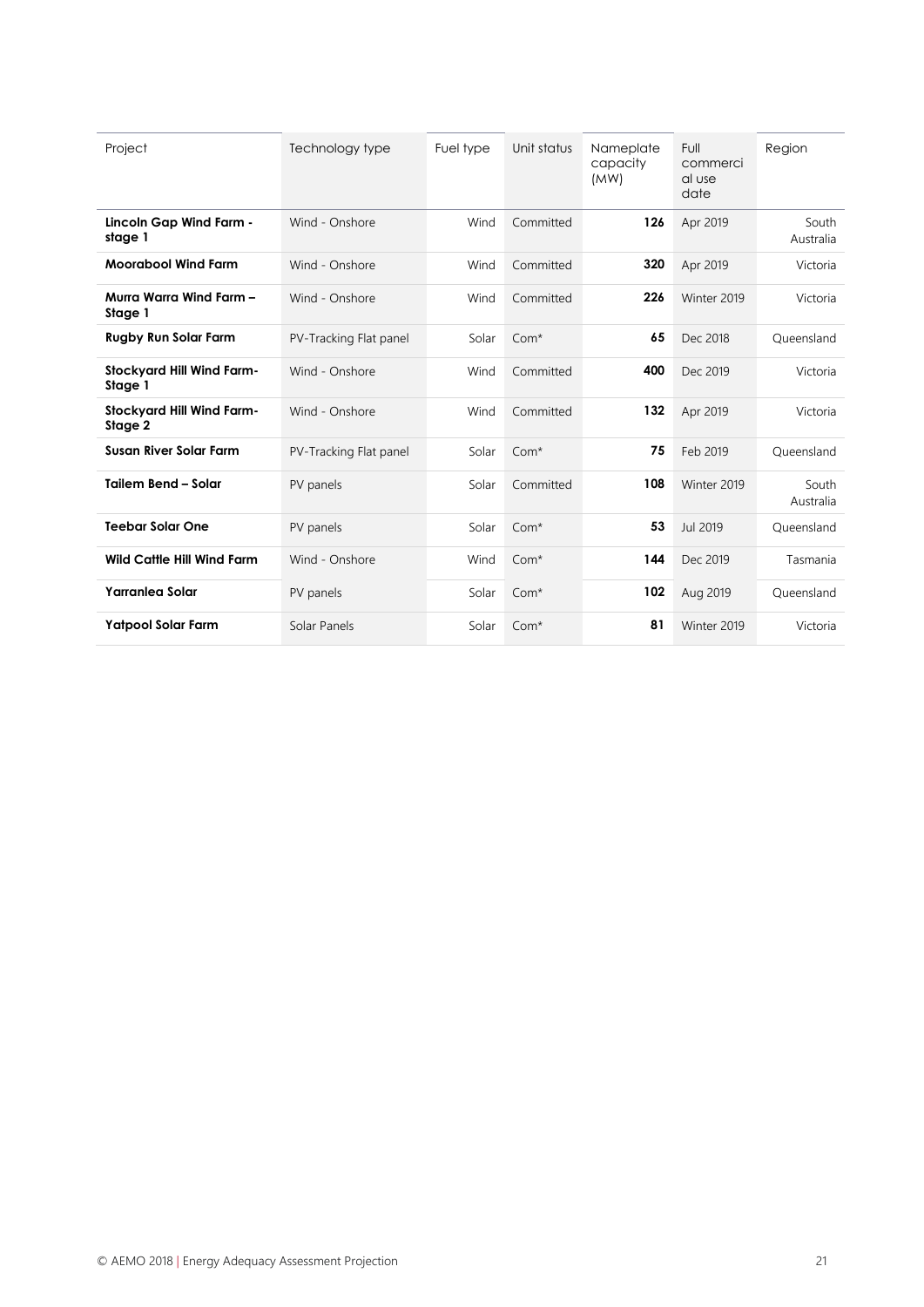# <span id="page-21-0"></span>**Measures and abbreviations**

## **Measures**

| Abbreviation | Unit of measure |
|--------------|-----------------|
| <b>MW</b>    | Megawatts       |
| <b>MWh</b>   | Megawatt hours  |

## **Abbreviations**

| Abbreviation | Expanded name                                       |
|--------------|-----------------------------------------------------|
| <b>AEMO</b>  | Australian Energy Market Operator                   |
| EAAP         | Energy Adequacy Assessment Projection               |
| <b>ESOO</b>  | Electricity Statement of Opportunities              |
| <b>GELF</b>  | Generator Energy Limitation Framework               |
| MT PASA      | Medium Term Projected Assessment of System Adequacy |
| <b>NEM</b>   | National Electricity Market                         |
| <b>NER</b>   | National Electricity Rules                          |
| <b>POE</b>   | Probability of Exceedance                           |
| <b>RSIG</b>  | Reliability Standard Implementation Guidelines      |
| <b>USE</b>   | Unserved Energy                                     |